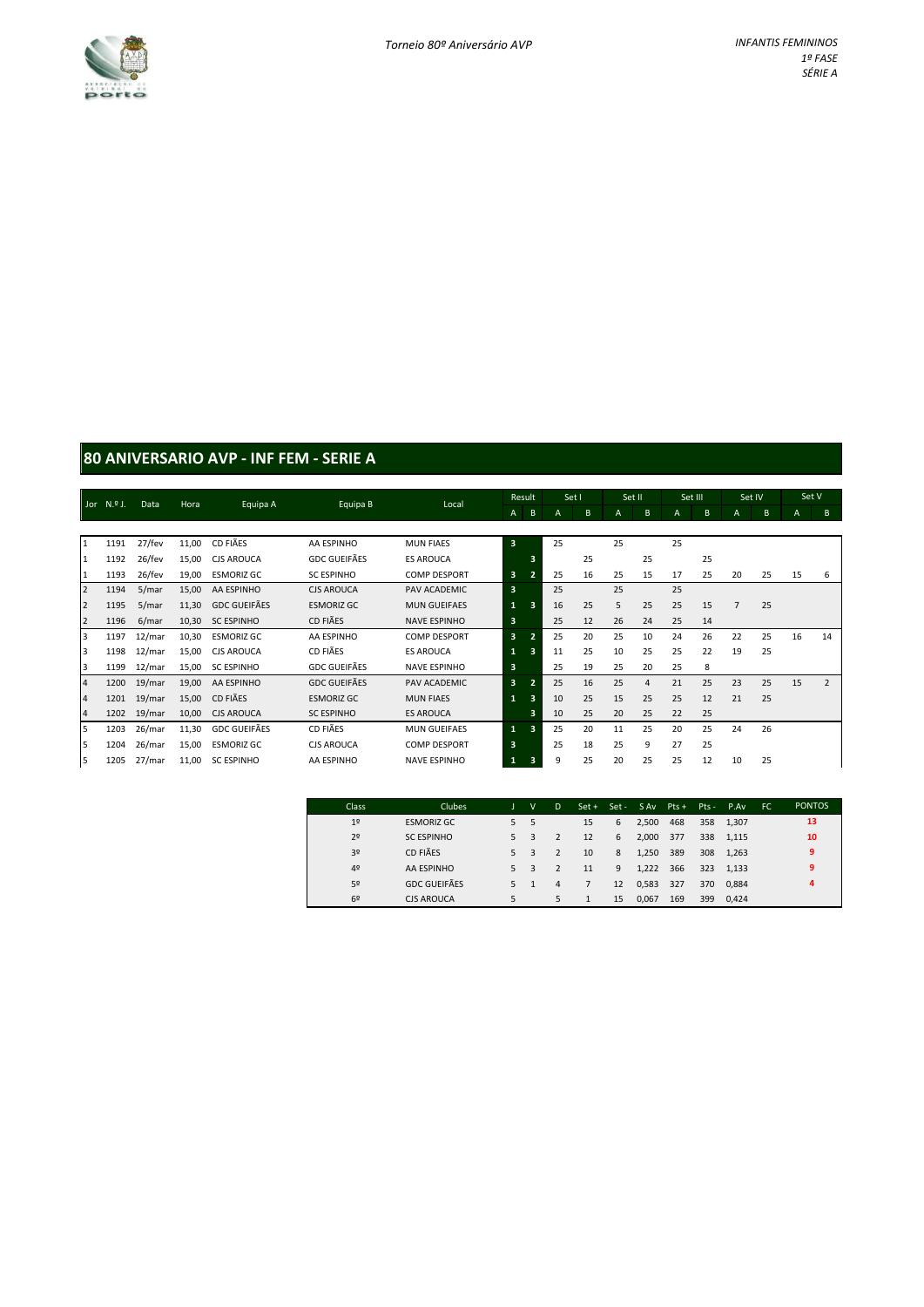

#### **80 ANIVERSARIO AVP - INF FEM - SERIE B**

|                | Jor N.º J. | Data   | Hora  | Equipa A           | Equipa B           | Local              |                         | Result   | Set I |    | Set II |    | Set III        |                | Set IV |    | Set V |    |
|----------------|------------|--------|-------|--------------------|--------------------|--------------------|-------------------------|----------|-------|----|--------|----|----------------|----------------|--------|----|-------|----|
|                |            |        |       |                    |                    |                    | $\mathsf{A}$            | $\sf{B}$ | A     | B  | A      | B  | $\overline{A}$ | B              | A      | B  | A     | B  |
|                |            |        |       |                    |                    |                    |                         |          |       |    |        |    |                |                |        |    |       |    |
| 1              | 1206       | 27/fev | 10,00 | LOUSADA VC         | CD POVOA A         | MUN LOUSADA        | 3                       |          | 25    | 16 | 25     | 18 | 21             | 25             | 25     | 17 |       |    |
| 1              | 1207       | 3/abr  | 11,00 | DUMIENSE/CJPII     | <b>SVR BENFICA</b> | COLEGIO            | $\overline{2}$          | 3        | 25    | 12 | 11     | 25 | 16             | 25             | 25     | 18 | 9     | 15 |
| 1              | 1208       | 2/abr  | 15,00 | <b>USC PAREDES</b> | <b>VITORIA SC</b>  | <b>CE PAREDES</b>  |                         |          |       |    |        |    |                |                |        |    |       |    |
| $\overline{2}$ | 1209       | 6/mar  | 11,00 | CD POVOA A         | DUMIENSE/CJPII     | <b>MUN POVOA</b>   | $\overline{\mathbf{3}}$ |          | 15    | 25 | 25     | 10 | 25             | 19             | 25     | 18 |       |    |
| $\overline{2}$ | 1210       | 5/mar  | 14,30 | <b>SVR BENFICA</b> | <b>USC PAREDES</b> | <b>UTAD</b>        | 3                       |          | 25    | 12 | 25     | 11 | 25             | $\overline{7}$ |        |    |       |    |
| $\overline{2}$ | 1211       | 6/mar  | 10,00 | <b>VITORIA SC</b>  | LOUSADA VC         | U MINHO GUIM       | $\overline{2}$          | 3        | 25    | 20 | 19     | 25 | 22             | 25             | 25     | 13 | 9     | 15 |
| 3              | 1212       | 12/mar | 15,00 | <b>USC PAREDES</b> | CD POVOA A         | <b>CE PAREDES</b>  |                         | 3        | 13    | 25 | 8      | 25 | 16             | 25             |        |    |       |    |
| 3              | 1213       | 12/mar | 17,00 | DUMIENSE/CJPII     | LOUSADA VC         | <b>COLEGIO</b>     | $\mathbf{1}$            | 3        | 25    | 19 | 11     | 25 | 12             | 25             | 22     | 25 |       |    |
| 3              | 1214       | 13/mar | 18,00 | <b>VITORIA SC</b>  | <b>SVR BENFICA</b> | P VITORIA SC       | $\overline{\mathbf{3}}$ |          | 25    | 16 | 25     | 19 | 25             | 22             |        |    |       |    |
| $\overline{4}$ | 1215       | 20/mar | 11,00 | CD POVOA A         | <b>SVR BENFICA</b> | <b>ECA QUEIROS</b> |                         | 3        | 25    | 15 | 16     | 25 | 16             | 25             | 22     | 25 |       |    |
| $\overline{a}$ | 1216       | 19/mar | 10,00 | LOUSADA VC         | <b>USC PAREDES</b> | EB23 LOUSADA       | 3                       |          | 25    |    | 25     |    | 25             |                |        |    |       |    |
| $\overline{4}$ | 1217       | 20/mar | 11,00 | DUMIENSE/CJPII     | <b>VITORIA SC</b>  | <b>COLEGIO</b>     |                         | 3        | 23    | 25 | 20     | 25 | 18             | 25             |        |    |       |    |
| 5              | 1218       | 26/mar | 14,00 | <b>SVR BENFICA</b> | LOUSADA VC         | <b>UTAD</b>        | $\mathbf{1}$            | 3        | 13    | 25 | 25     | 20 | 15             | 25             | 16     | 25 |       |    |
| 5              | 1219       | 26/mar | 15,00 | <b>USC PAREDES</b> | DUMIENSE/CJPII     | <b>CE PAREDES</b>  |                         | 3        | 14    | 25 | 21     | 25 | 19             | 25             |        |    |       |    |
| 5              | 1220       | 27/mar | 9,30  | <b>VITORIA SC</b>  | CD POVOA A         | P VITORIA SC       | 3                       |          | 25    | 21 | 25     | 19 | 25             | 22             |        |    |       |    |

| Class          | Clubes                |                | $\vee$ | D              | $Set +$ | $Set -$ | SAv Pts + |     |     | Pts - P.Av | FC | <b>PONTOS</b> |
|----------------|-----------------------|----------------|--------|----------------|---------|---------|-----------|-----|-----|------------|----|---------------|
| 1 <sup>°</sup> | LOUSADA VC            | 5              | 5      |                | 15      | 5       | 3.000     | 458 |     | 315 1.454  |    | 14            |
| 2 <sup>o</sup> | <b>VITORIA SC</b>     | $\overline{a}$ | 3      |                | 11      | 3       | 3,667     | 325 |     | 278 1.169  |    | 10            |
| 3 <sup>o</sup> | <b>SVR BENFICA</b>    | 5              | 3      | $\overline{2}$ | 10      | 9       | 1,111     | 386 | 365 | 1.058      |    | 8             |
| 4 <sup>°</sup> | CD POVOA A            | 5              | 2      | 3              | 8       | 10      | 0,800     | 382 | 370 | 1.032      |    | 6             |
| 5º             | <b>DUMIENSE/CJPII</b> |                |        | 4              |         | 12      | 0,583     | 364 | 408 | 0.892      |    | 4             |
| 69             | <b>USC PAREDES</b>    | 4              |        | $\overline{4}$ |         | 12      |           | 121 | 300 | 0.403      |    |               |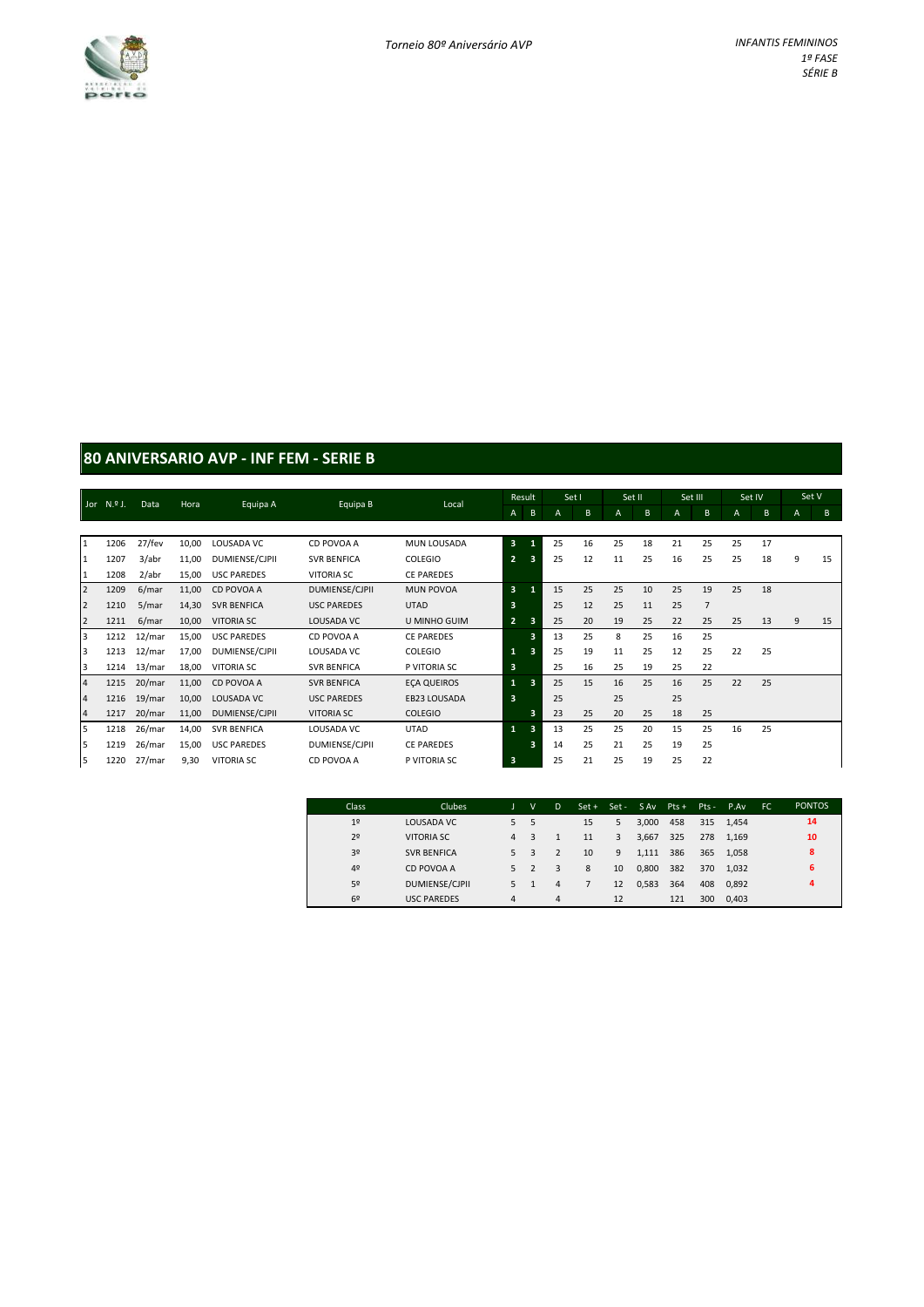

### **80 ANIVERSARIO AVP - INF FEM - SERIE C**

|                | Jor N.º J. | Data   | Hora  | Equipa A           | Equipa B           | Local               |                         | Result | Set I |    | Set II |    | Set III |                | Set IV       |    | Set V |    |
|----------------|------------|--------|-------|--------------------|--------------------|---------------------|-------------------------|--------|-------|----|--------|----|---------|----------------|--------------|----|-------|----|
|                |            |        |       |                    |                    |                     | A                       | B      | А     | B  | A      | B  | A       | B              | $\mathsf{A}$ | B  | A     | B  |
|                |            |        |       |                    |                    |                     |                         |        |       |    |        |    |         |                |              |    |       |    |
| $\mathbf{1}$   | 1221       | 13/mar | 11,00 | <b>BOAVISTA FC</b> | ADESP              | EB23 IRENE L        | $\overline{3}$          |        | 25    | 12 | 13     | 25 | 25      | 11             | 25           | 9  |       |    |
| $\mathbf{1}$   | 1222       | 26/fev | 12,30 | CD FOZ PORTO       | LEIXÕES SC         | E F TORRINHA        | 1                       | E      | 25    | 19 | 8      | 25 | 19      | 25             | 25           | 27 |       |    |
| $\mathbf{1}$   | 1223       | 26/mar | 11,30 | CD POVOA B         | VALPACINHOS        | <b>ECA QUEIROS</b>  | 3                       |        | 19    | 25 | 25     | 16 | 10      | 25             | 25           | 11 | 15    |    |
| $\overline{2}$ | 1224       | 5/mar  | 14,30 | ADESP              | CD FOZ PORTO       | <b>ES PENAFIEL</b>  | $\overline{3}$          |        | 25    | 17 | 25     | 18 | 15      | 25             | 25           | 14 |       |    |
| $\overline{2}$ | 1225       | 5/mar  | 15,00 | LEIXÕES SC         | CD POVOA B         | <b>NAVE MATOSIN</b> |                         | в      |       | 25 |        | 25 |         | 25             |              |    |       |    |
| $\overline{2}$ | 1226       | 6/mar  | 16,00 | <b>VALPACINHOS</b> | <b>BOAVISTA FC</b> | <b>ES VALPACOS</b>  |                         | 3      | 18    | 25 | 19     | 25 | 12      | 25             |              |    |       |    |
| $\overline{3}$ | 1227       | 12/mar | 14,15 | CD POVOA B         | ADESP              | P DESP POVOA        | $\overline{\mathbf{3}}$ |        | 25    | 9  | 12     | 25 | 25      | 15             | 25           | 18 |       |    |
| 3              | 1228       | 12/mar | 15,00 | CD FOZ PORTO       | <b>BOAVISTA FC</b> | E F TORRINHA        |                         | в      | 17    | 25 | 22     | 25 | 9       | 25             |              |    |       |    |
| 3              | 1229       | 12/mar | 17,00 | VALPACINHOS        | LEIXÕES SC         | <b>ES VALPACOS</b>  |                         | 3.     |       | 25 |        | 25 |         | 25             |              |    |       |    |
| $\overline{4}$ | 1230       | 19/mar | 15,00 | ADESP              | LEIXÕES SC         | <b>ES PENAFIEL</b>  | 1                       | з      | 19    | 25 | 25     | 22 | 16      | 25             | 11           | 25 |       |    |
| $\sqrt{4}$     | 1231       | 19/mar | 12,00 | <b>BOAVISTA FC</b> | CD POVOA B         | EB23 IRENE L        | 3                       |        | 25    | 17 | 23     | 25 | 25      | $\overline{7}$ | 23           | 25 | 15    | 13 |
| $\overline{a}$ | 1232       | 19/mar | 15,00 | CD FOZ PORTO       | <b>VALPACINHOS</b> | E F TORRINHA        | $\mathbf{1}$            | з      | 17    | 25 | 25     | 21 | 10      | 25             | 18           | 25 |       |    |
| 5              | 1233       | 27/mar | 15,00 | LEIXÕES SC         | <b>BOAVISTA FC</b> | <b>NAVE MATOSIN</b> | $\overline{2}$          | 3      | 18    | 25 | 25     | 13 | 20      | 25             | 25           | 20 | 8     | 15 |
| 5              | 1234       | 3/abr  | 11,00 | CD POVOA B         | CD FOZ PORTO       | <b>ECA QUEIROS</b>  | 3                       |        | 25    | 13 | 25     | 18 | 25      | 23             |              |    |       |    |
| 5              | 1235       | 27/mar | 15,00 | VALPACINHOS        | ADESP              | <b>ES VALPACOS</b>  | 3                       |        | 25    | 5. | 25     | 22 | 25      | 10             |              |    |       |    |

| Class          | Clubes             |    | v                        | D.             |    |    | $Set + Set - SAv$ Pts + |     |     | Pts - P.Av | FC. | <b>PONTOS</b> |
|----------------|--------------------|----|--------------------------|----------------|----|----|-------------------------|-----|-----|------------|-----|---------------|
| 1 <sup>°</sup> | <b>BOAVISTA FC</b> | 5  | 5                        |                | 15 | 5. | 3.000                   | 447 | 337 | 1.326      |     | 13            |
| 2 <sup>o</sup> | CD POVOA B         | .5 | 4                        |                | 14 | 6  | 2,333                   | 418 |     | 310 1.348  |     | 12            |
| 3 <sup>o</sup> | LEIXÕES SC         | 5  | 3                        | 2              | 11 | 8  | 1,375                   | 364 | 321 | 1.134      |     | 10            |
| 4 <sup>°</sup> | <b>VALPACINHOS</b> | 5  | $\overline{\phantom{a}}$ | 3              | 8  | 10 | 0,800                   | 298 | 351 | 0.849      |     | 7             |
| 52             | ADESP              | 5  |                          | $\overline{4}$ | 6  | 13 | 0,462                   | 322 | 421 | 0.765      |     | з             |
| 69             | CD FOZ PORTO       | 5  |                          | 5              | 3  | 15 | 0.200                   | 323 | 432 | 0.748      |     |               |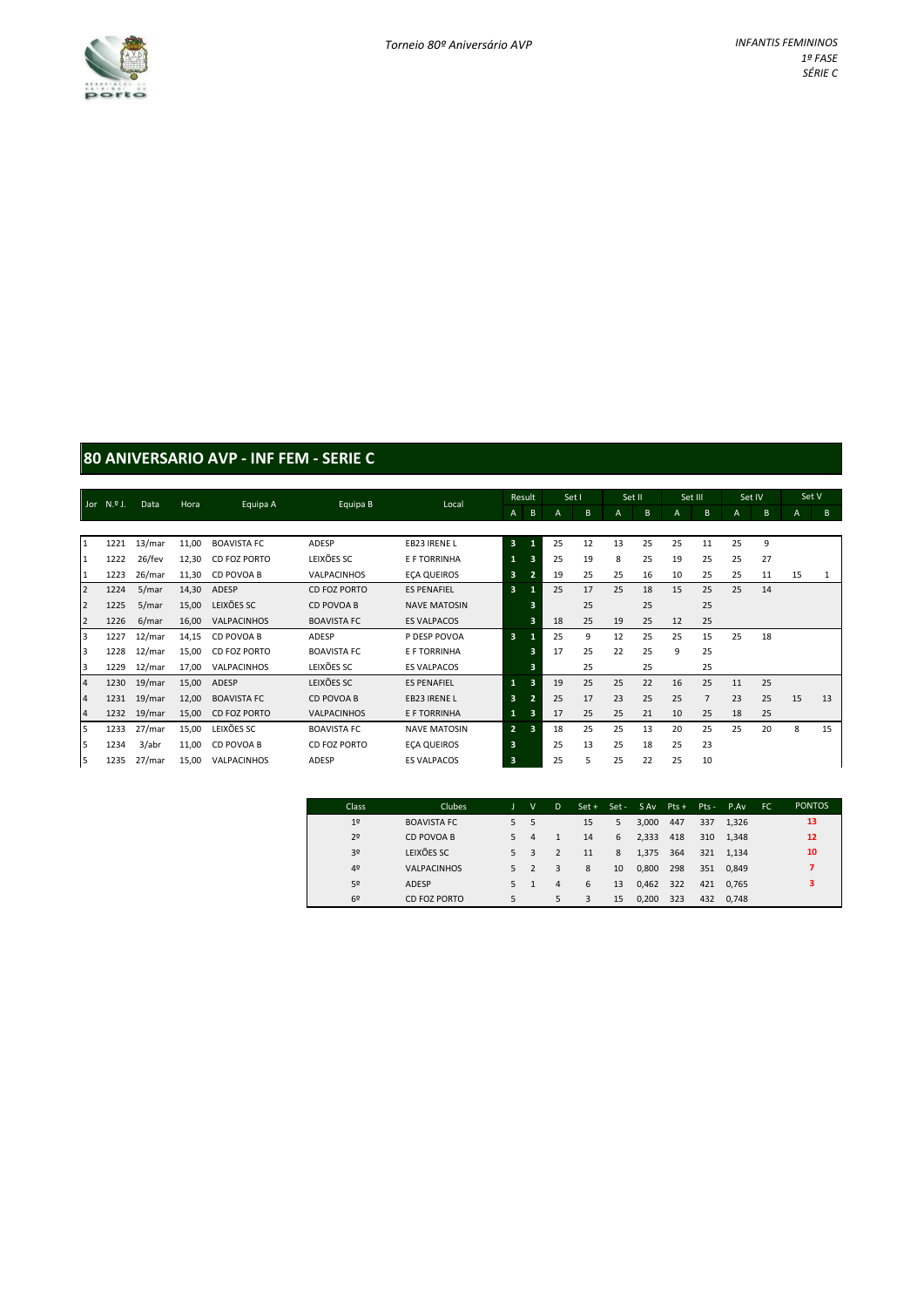

### **80 ANIVERSARIO AVP - INI FEM - SERIE A**

|                | Jor $N.9$ J. | Data   | Hora  | Equipa A            | Equipa B            | Local               |              | Result | Set I |    | Set II |    |    | Set III | Set IV |    | Set V          |   |
|----------------|--------------|--------|-------|---------------------|---------------------|---------------------|--------------|--------|-------|----|--------|----|----|---------|--------|----|----------------|---|
|                |              |        |       |                     |                     |                     | $\mathsf{A}$ | B      | A     | B  | A      | B  | A  | B       | A      | B  | $\overline{A}$ | B |
|                |              |        |       |                     |                     |                     |              |        |       |    |        |    |    |         |        |    |                |   |
| I1             | 1236         | 27/fev | 11,00 | <b>BOAVISTA FC</b>  | AD AMARANTE         | EB23 IRENE L        | 3            |        | 25    | 12 | 25     | 16 | 25 | 13      |        |    |                |   |
| 1              | 1237         | 26/fev | 15.00 | CD FOZ PORTO        | SC VILA REAL        | E F TORRINHA        | 3            |        | 25    |    | 25     |    | 25 |         |        |    |                |   |
| $\overline{2}$ | 1238         | 6/mar  | 11,00 | AD AMARANTE         | CD FOZ PORTO        | <b>MUN AMARANTE</b> | $\mathbf{1}$ | 3      | 23    | 25 | 3      | 25 | 25 | 20      | 8      | 25 |                |   |
| $\overline{2}$ | 1239         | 6/mar  | 17.00 | <b>SC VILA REAL</b> | <b>JUV PACENSE</b>  | <b>UTAD</b>         | 3            |        | 25    | 15 | 22     | 25 | 25 | 15      | 25     | 16 |                |   |
| 3              | 1240         | 13/mar | 10.30 | <b>JUV PACENSE</b>  | AD AMARANTE         | <b>MUN PAC FERR</b> | 3            |        | 25    | 15 | 25     | 15 | 23 | 25      | 25     | 6  |                |   |
| 13             | 1241         | 12/mar | 17.00 | CD FOZ PORTO        | <b>BOAVISTA FC</b>  | E F TORRINHA        | 3            |        | 25    | 15 | 25     | 23 | 17 | 25      | 25     | 19 |                |   |
| $\overline{4}$ | 1242         | 20/mar | 11,00 | AD AMARANTE         | <b>SC VILA REAL</b> | <b>MUN AMARANTE</b> |              | 3      | 19    | 25 | 10     | 25 | 10 | 25      |        |    |                |   |
| $\overline{4}$ | 1243         | 20/mar | 15,00 | <b>BOAVISTA FC</b>  | <b>JUV PACENSE</b>  | EB23 IRENE L        | 3            |        | 25    | 23 | 25     | 15 | 25 | 9       |        |    |                |   |
| 5              | 1244         | 26/mar | 18,30 | <b>SC VILA REAL</b> | <b>BOAVISTA FC</b>  | <b>E MOR MATEUS</b> |              | з      | 8     | 25 | 18     | 25 | 16 | 25      |        |    |                |   |
| 5              | 1245         | 27/mar | 10,30 | <b>JUV PACENSE</b>  | CD FOZ PORTO        | <b>MUN PAC FERR</b> |              | 3      | 23    | 25 | 13     | 25 | 14 | 25      |        |    |                |   |

| <b>Class</b>   | Clubes              |   | v              | D | $Set +$ | Set - | S Av  | $PtS +$ | $Pts -$ | P.Av      | . FC | <b>PONTOS</b> |
|----------------|---------------------|---|----------------|---|---------|-------|-------|---------|---------|-----------|------|---------------|
| 1 <sup>°</sup> | CD FOZ PORTO        | 4 | $\overline{4}$ |   | 12      |       | 6.000 | 337     |         | 191 1.764 |      | 12            |
| 2 <sup>o</sup> | <b>BOAVISTA FC</b>  | 4 | 3              |   | 10      | 3     | 3.333 | 307     |         | 222 1.383 |      | 9             |
| 3 <sup>o</sup> | <b>SC VILA REAL</b> | 4 |                |   | 6       |       | 0.857 | 214     | 260     | 0.823     |      | 6             |
| 4 <sup>°</sup> | <b>JUV PACENSE</b>  | 4 |                | 3 | 4       | 10    | 0.400 | 266     | 308     | 0.864     |      | з             |
| 5º             | AD AMARANTE         | 4 |                | 4 |         | 12    | 0,167 | 200     | 343     | 0.583     |      |               |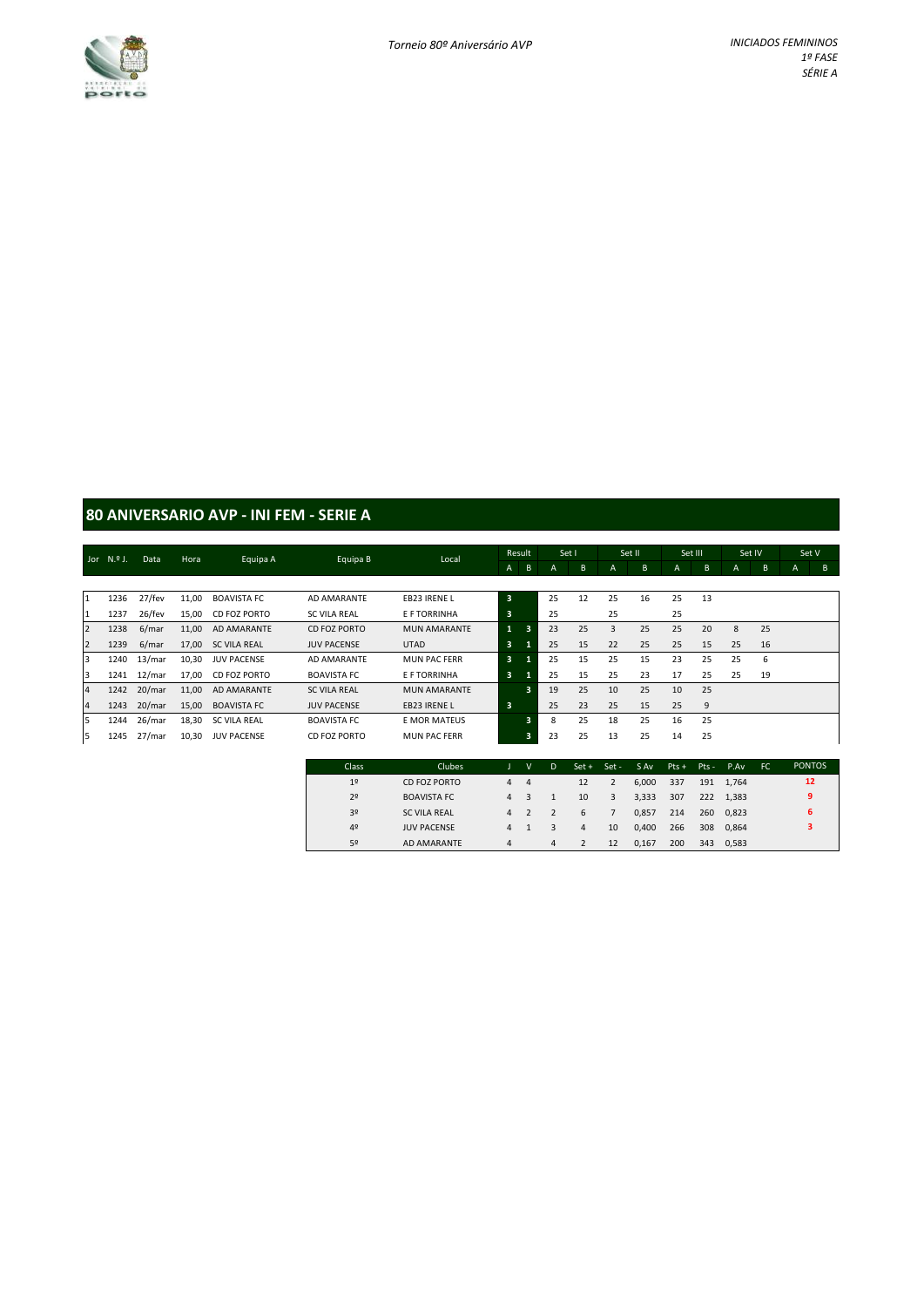

### **80 ANIVERSARIO AVP - INI FEM - SERIE B**

|                | Jor $N.9$ J. | Data   | Hora  |                       | Equipa B              | Local               |                         | Result |    | Set I |                | Set II |    | Set III |              | Set IV |   | Set V |
|----------------|--------------|--------|-------|-----------------------|-----------------------|---------------------|-------------------------|--------|----|-------|----------------|--------|----|---------|--------------|--------|---|-------|
|                |              |        |       | Equipa A              |                       |                     | A                       | B      | A  | B     | $\overline{A}$ | B      | A  | B       | $\mathsf{A}$ | B      | A | B     |
|                |              |        |       |                       |                       |                     |                         |        |    |       |                |        |    |         |              |        |   |       |
| $\mathbf{1}$   | 1246         | 27/fev | 14,30 | CD AVES               | ADC CALDINHAS         | PAV CD AVES         | $\overline{\mathbf{3}}$ |        | 25 | 16    | 25             | 9      | 25 | 15      |              |        |   |       |
| $\mathbf{1}$   | 1247         | 13/mar | 11,00 | EB LAMACÃES           | <b>GDC GUEIFÃES</b>   | <b>EB LAMACAES</b>  | $\overline{\mathbf{3}}$ |        | 25 | 10    | 25             | 14     | 25 | 9       |              |        |   |       |
| $\overline{2}$ | 1248         | 6/mar  | 11,00 | ADC CALDINHAS         | EB LAMAÇÃES           | <b>COL CALDINHA</b> |                         | 3      | 21 | 25    | 10             | 25     | 13 | 25      |              |        |   |       |
| $\overline{2}$ | 1249         | 27/fev | 9,30  | <b>GDC GUEIFÃES</b>   | <b>GC SANTO TIRSO</b> | <b>MUN GUEIFAES</b> | 3                       |        | 25 | 17    | 25             | 21     | 26 | 24      |              |        |   |       |
| 3              | 1250         | 13/mar | 19,00 | <b>GC SANTO TIRSO</b> | ADC CALDINHAS         | PAV S TIRSO         | $\overline{\mathbf{3}}$ |        | 25 |       | 25             |        | 25 |         |              |        |   |       |
| 3              | 1251         | 12/mar | 17.00 | EB LAMACÃES           | CD AVES               | <b>EB LAMACAES</b>  | -2.                     | 3      | 25 | 8     | 13             | 25     | 23 | 25      | 25           | 21     | 6 | 15    |
| $\overline{a}$ | 1252         | 19/mar | 13,00 | ADC CALDINHAS         | <b>GDC GUEIFÃES</b>   | <b>COL CALDINHA</b> |                         | 3      |    | 25    |                | 25     |    | 25      |              |        |   |       |
| $\overline{4}$ | 1253         | 20/mar | 14,30 | CD AVES               | <b>GC SANTO TIRSO</b> | PAV CD AVES         | 3                       |        | 25 | 22    | 25             | 12     | 25 | 12      |              |        |   |       |
| 5              | 1254         | 27/mar | 10,30 | <b>GDC GUEIFÃES</b>   | CD AVES               | <b>MUN GUEIFAES</b> | $\mathbf{1}$            | 3      | 14 | 25    | 5.             | 25     | 25 | 23      | 17           | 25     |   |       |
| 5              | 1255         | 26/mar | 16,00 | <b>GC SANTO TIRSO</b> | EB LAMAÇÃES           | PAV S TIRSO         |                         | 3      | 23 | 25    | 12             | 25     | 13 | 25      |              |        |   |       |

| Class          | Clubes                |   | v              | D | $Set +$ | Set - | S Av  | $Pts +$ | $Pts -$ | P.Av      | FC. | <b>PONTOS</b> |
|----------------|-----------------------|---|----------------|---|---------|-------|-------|---------|---------|-----------|-----|---------------|
| 1 <sup>°</sup> | CD AVES               | 4 | $\overline{4}$ |   | 12      | 3     | 4.000 | 342     |         | 239 1.431 |     | 11            |
| 2 <sup>°</sup> | EB LAMAÇÃES           | 4 |                |   | 11      | 3     | 3.667 | 317     | 219     | 1.447     |     | 10            |
| 3 <sup>o</sup> | <b>GDC GUEIFÃES</b>   | 4 |                |   |         | 6     | 1.167 | 245     | 235     | 1.043     |     | 6             |
| 4 <sup>°</sup> | <b>GC SANTO TIRSO</b> | 4 |                |   | 3       | 9     | 0,333 | 231     | 226     | 1.022     |     | 3             |
| 5º             | ADC CALDINHAS         | 4 |                | 4 |         | 12    |       | 84      | 300     | 0,280     |     |               |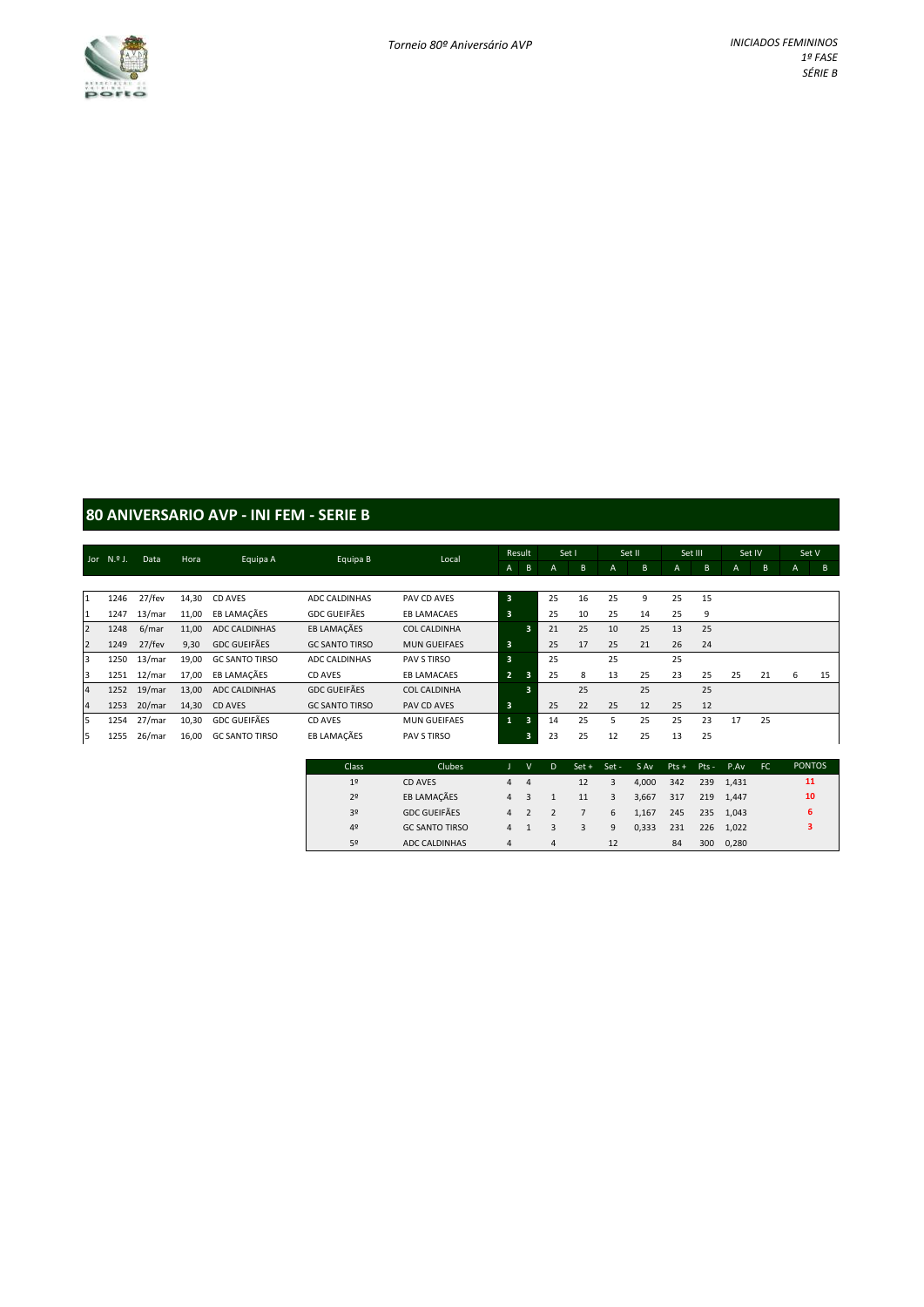

### **80 ANIVERSARIO AVP - INI FEM - SERIE C**

|                |              |        |       |                 |                    |                     |                         | Result         |    | Set I          |                | Set II |    | Set III | Set IV |    | Set V |    |
|----------------|--------------|--------|-------|-----------------|--------------------|---------------------|-------------------------|----------------|----|----------------|----------------|--------|----|---------|--------|----|-------|----|
|                | Jor $N.9$ J. | Data   | Hora  | Equipa A        | Equipa B           | Local               | $\mathsf{A}$            | B              | A  | B.             | $\overline{A}$ | B      | A  | B       | A      | B  | A     | B  |
|                |              |        |       |                 |                    |                     |                         |                |    |                |                |        |    |         |        |    |       |    |
| 1              | 1256         | 27/fev | 12.00 | CASTELO MAIA GC | CA MADALENA        | CASTELO MAIA        | $\overline{\mathbf{3}}$ |                | 25 | 6              | 25             | 11     | 25 | 10      |        |    |       |    |
| 1              | 1257         | 26/mar | 17.00 | DUMIENSE/CJPII  | SC ARCOZELO        | <b>COLEGIO</b>      |                         | 3              | 13 | 25             | 21             | 25     | 12 | 25      |        |    |       |    |
| $\overline{2}$ | 1258         | 5/mar  | 15,00 | CA MADALENA     | DUMIENSE/CJPII     | <b>MUN MADALENA</b> | $\mathbf{1}$            | 3              | 25 | 18             | 22             | 25     | 17 | 25      | 24     | 26 |       |    |
| $\overline{2}$ | 1259         | 6/mar  | 11.00 | SC ARCOZELO     | LEIXÕES SC         | MUN ARCOZELO        | 3                       |                | 25 |                | 25             |        | 25 |         |        |    |       |    |
| 3              | 1260         | 13/mar | 15,00 | LEIXÕES SC      | CA MADALENA        | <b>NAVE MATOSIN</b> |                         | 3              |    | 25             |                | 25     |    | 25      |        |    |       |    |
| 3              | 1261         | 13/mar | 10,00 | DUMIENSE/CJPII  | CASTELO MAIA GC    | <b>COLEGIO</b>      | $\mathbf{1}$            | 3              | 8  | 25             | 26             | 24     | 12 | 25      | 8      | 25 |       |    |
| $\overline{4}$ | 1262         | 19/mar | 15.00 | CA MADALENA     | <b>SC ARCOZELO</b> | <b>MUN MADALENA</b> | 3                       | $\overline{2}$ | 25 | 22             | 25             | 16     | 13 | 25      | 20     | 25 | 15    | 8  |
| $\overline{4}$ | 1263         | 19/mar | 19,00 | CASTELO MAIA GC | LEIXÕES SC         | <b>CASTELO MAIA</b> | $\overline{\mathbf{3}}$ |                | 25 | $\overline{2}$ | 25             | 11     | 25 | 8       |        |    |       |    |
| 5              | 1264         | 27/mar | 14.00 | SC ARCOZELO     | CASTELO MAIA GC    | MUN ARCOZELO        |                         | 3              | 14 | 25             | 14             | 25     | 22 | 25      |        |    |       |    |
| 5              | 1265         | 27/mar | 17,00 | LEIXÕES SC      | DUMIENSE/CJPII     | <b>NAVE MATOSIN</b> | $\overline{2}$          | 3              | 25 | 22             | 13             | 25     | 25 | 23      | 13     | 25 | 6     | 15 |

| Class          | Clubes             |                | $\mathsf{V}$   | D              | $Set +$ | $Set -$ | S Av   | $PtS +$ | $Pts -$ | P.Av      | FC. | <b>PONTOS</b> |
|----------------|--------------------|----------------|----------------|----------------|---------|---------|--------|---------|---------|-----------|-----|---------------|
| 1 <sup>°</sup> | CASTELO MAIA GC    | 4              | $\overline{4}$ |                | 12      |         | 12,000 | 324     |         | 152 2.132 |     | 12            |
| 2 <sup>o</sup> | <b>SC ARCOZELO</b> | $\overline{a}$ |                |                | 8       | 6       | 1,333  | 296     | 219     | 1.352     |     |               |
| 3 <sup>o</sup> | CA MADALENA        | $\overline{a}$ |                |                |         | 8       | 0.875  | 288     | 265     | 1.087     |     | 5             |
| 4 <sup>°</sup> | DUMIENSE/CJPII     | 4              |                |                |         | 9       | 0,778  | 304     | 344     | 0.884     |     | 5             |
| 52             | LEIXÕES SC         | 4              |                | $\overline{a}$ |         | 12      | 0.167  | 103     | 335     | 0.307     |     |               |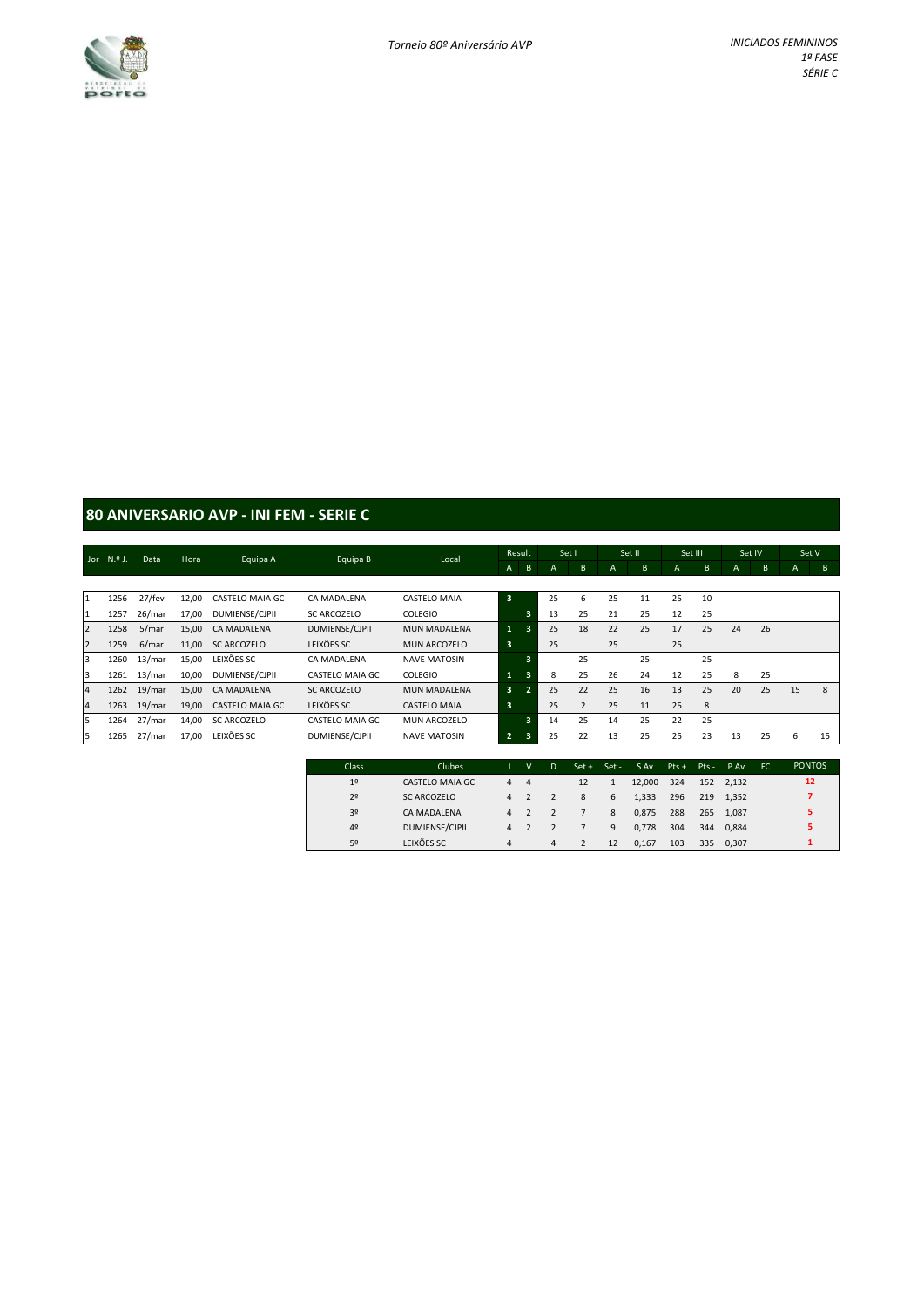

### **80 ANIVERSARIO AVP - INI FEM - SERIE D**

|                |      |           |       |                      |                      |                   |                | Result |    | Set I |                | Set II |    | Set III | Set IV |    | Set V |    |
|----------------|------|-----------|-------|----------------------|----------------------|-------------------|----------------|--------|----|-------|----------------|--------|----|---------|--------|----|-------|----|
| Jor $N.9$ J.   |      | Data      | Hora  | Equipa A             | Equipa B             | Local             | $\mathsf{A}$   | B      | A  | B     | $\overline{A}$ | B      | A  | B       | A      | B  | A     | B  |
|                |      |           |       |                      |                      |                   |                |        |    |       |                |        |    |         |        |    |       |    |
| 1              | 1266 | 27/fev    | 17.00 | ALA GONDOMAR         | AD ESPOSENDE         | GONDOMAR          | 3              |        | 25 |       | 25             |        | 25 |         |        |    |       |    |
| 11             | 1267 | 27/fev    | 9,30  | <b>CD FEIRENSE B</b> | <b>COL EFANOR</b>    | P S JOAO VER      |                | 3      | 14 | 25    | 9              | 25     | 9  | 25      |        |    |       |    |
| $\overline{2}$ | 1268 | 5/mar     | 17,00 | AD ESPOSENDE         | <b>CD FEIRENSE B</b> | ES H. MEDINA      | $\mathbf{1}$   | 3      | 13 | 25    | 25             | 18     | 22 | 25      | 8      | 25 |       |    |
| $\overline{2}$ | 1269 | 6/mar     | 11,00 | <b>COL EFANOR</b>    | CI CARVALHOS         | <b>COL EFANOR</b> | 3              |        | 25 | 23    | 25             | 13     | 25 | 5       |        |    |       |    |
| 3              | 1270 | 13/mar    | 16,00 | CI CARVALHOS         | AD ESPOSENDE         | <b>COLEGIO</b>    | 3              |        | 25 | 16    | 25             | 21     | 25 | 15      |        |    |       |    |
| 3              | 1271 | $12/m$ ar | 14,00 | <b>CD FEIRENSE B</b> | ALA GONDOMAR         | P S JOAO VER      | $\overline{2}$ | 3      | 16 | 25    | 25             | 22     | 15 | 25      | 25     | 19 | 4     | 15 |
| $\overline{4}$ | 1272 | 20/mar    | 11,30 | AD ESPOSENDE         | <b>COL EFANOR</b>    | ES H. MEDINA      |                | з      | 10 | 25    | 10             | 25     | 6  | 25      |        |    |       |    |
| $\overline{4}$ | 1273 | 20/mar    | 17,00 | ALA GONDOMAR         | CI CARVALHOS         | <b>GONDOMAR</b>   | 3              |        | 20 | 25    | 25             | 14     | 25 | 22      | 25     | 21 |       |    |
| 5              | 1274 | 27/mar    | 11,00 | <b>COL EFANOR</b>    | ALA GONDOMAR         | <b>COL EFANOR</b> |                | 3      | 17 | 25    | 14             | 25     | 22 | 25      |        |    |       |    |
| 5              | 1275 | 27/mar    | 16,00 | CI CARVALHOS         | <b>CD FEIRENSE B</b> | <b>COLEGIO</b>    | $\overline{2}$ | 3      | 26 | 24    | 21             | 25     | 21 | 25      | 25     | 17 | 6     | 15 |

| Class          | Clubes            |                | $\mathsf{V}$ | D | $Set +$ | $Set -$ | S Av  | $Pts +$ | $Pts -$ | P.Av      | FC. | <b>PONTOS</b> |
|----------------|-------------------|----------------|--------------|---|---------|---------|-------|---------|---------|-----------|-----|---------------|
| 1 <sup>°</sup> | ALA GONDOMAR      | 4              | 4            |   | 12      | 3       | 4.000 | 351     |         | 220 1.595 |     | 11            |
| 2 <sup>o</sup> | <b>COL EFANOR</b> | 4              |              |   | 9       | 3       | 3.000 | 278     | 174     | 1.598     |     | 9             |
| 3 <sup>o</sup> | CD FEIRENSE B     | $\overline{a}$ |              |   | 8       | 9       | 0.889 | 316     | 348     | 0.908     |     | 6             |
| 4 <sup>°</sup> | CI CARVALHOS      | 4              |              |   | 6       | 9       | 0.667 | 297     | 328     | 0.905     |     | 4             |
| 5º             | AD ESPOSENDE      | 4              |              | 4 |         | 12      | 0.083 | 146     | 318     | 0.459     |     |               |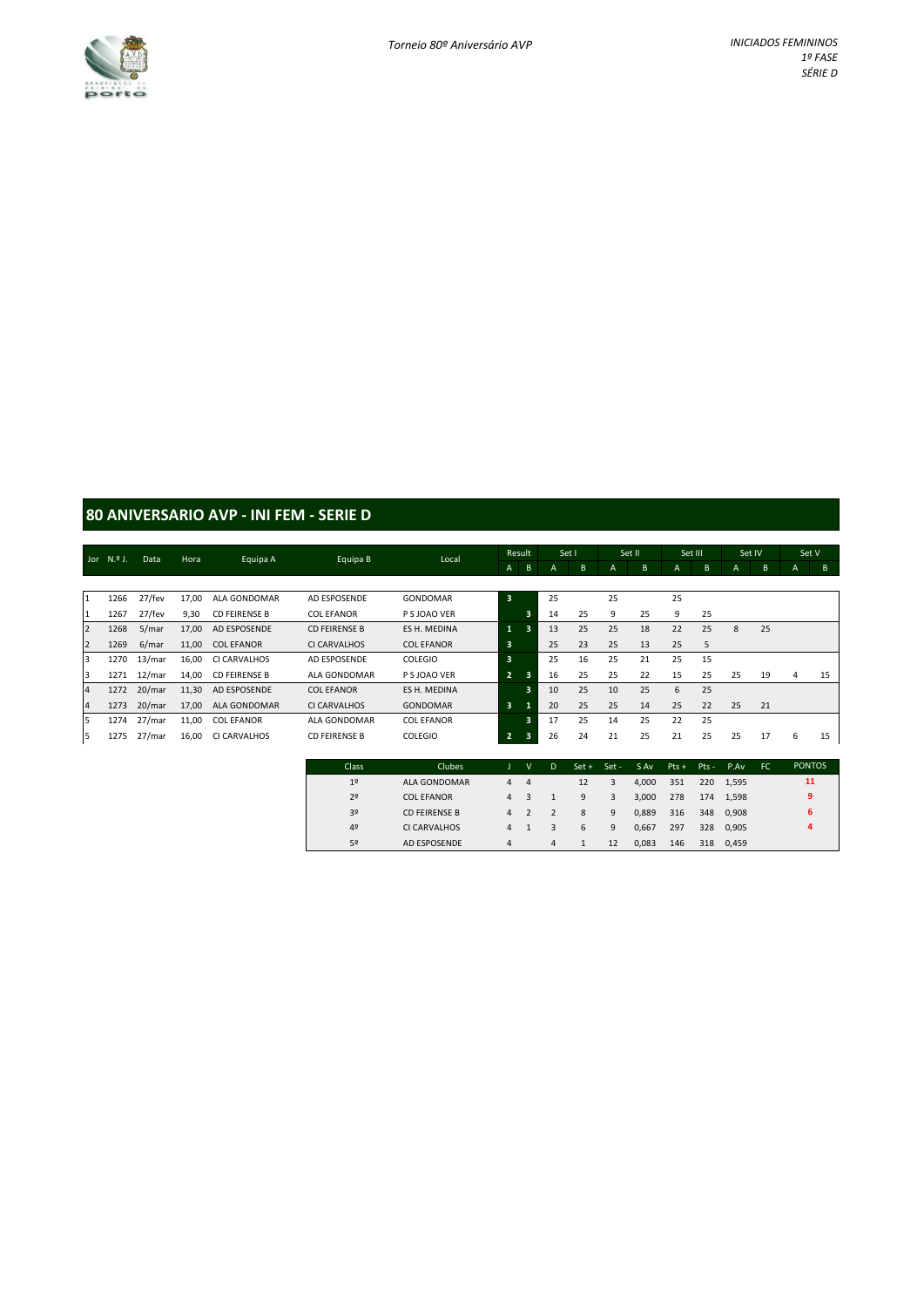

### **80 ANIVERSARIO AVP - INI FEM - SERIE E**

|   |              |        |       |                      |                      |                     |                         | Result                  | Set I |    | Set II |    | Set III |    | Set IV |    |   | Set V |  |
|---|--------------|--------|-------|----------------------|----------------------|---------------------|-------------------------|-------------------------|-------|----|--------|----|---------|----|--------|----|---|-------|--|
|   | Jor $N.9$ J. | Data   | Hora  | Equipa A             | Equipa B             | Local               | $\mathsf{A}$            | B                       | A     | B  | A      | B  | A       | B  | A      | B  | A | B     |  |
|   |              |        |       |                      |                      |                     |                         |                         |       |    |        |    |         |    |        |    |   |       |  |
|   | 1276         | 27/fev | 11,30 | <b>CD FEIRENSE A</b> | <b>CJS AROUCA</b>    | P S JOAO VER        | $\overline{\mathbf{3}}$ |                         | 25    | 5  | 25     | 16 | 25      | 10 |        |    |   |       |  |
|   | 1277         | 26/fev | 16,00 | CD FIÃES             | EM OLIVEIRA AZEMEIS  | <b>MUN FIAES</b>    | 3                       |                         | 25    | 13 | 25     | 12 | 25      | 13 |        |    |   |       |  |
|   | 1278         | 5/mar  | 11,00 | <b>CJS AROUCA</b>    | CD FIÃES             | <b>ES AROUCA</b>    |                         | в                       | 12    | 25 | 9      | 25 | 10      | 25 |        |    |   |       |  |
| 2 | 1279         | 5/mar  | 15,00 | EM OLIVEIRA AZEMEIS  | <b>CV AVEIRO</b>     | <b>MUN ANT COST</b> | $\mathbf{1}$            | 3                       | 25    | 22 | 17     | 25 | 17      | 25 | 21     | 25 |   |       |  |
| 3 | 1280         | 13/mar | 15,00 | <b>CV AVEIRO</b>     | <b>CJS AROUCA</b>    | EB2/3 ARADAS        | $\overline{\mathbf{3}}$ |                         | 25    | 20 | 25     | 23 | 23      | 25 | 25     | 19 |   |       |  |
| 3 | 1281         | 12/mar | 17.00 | CD FIÃES             | <b>CD FEIRENSE A</b> | <b>MUN FIAES</b>    | $\overline{\mathbf{3}}$ | -1                      | 25    | 20 | 15     | 25 | 25      | 9  | 25     | 23 |   |       |  |
| 4 | 1282         | 19/mar | 12,00 | <b>CJS AROUCA</b>    | EM OLIVEIRA AZEMEIS  | <b>ES AROUCA</b>    | 1                       | $\overline{\mathbf{3}}$ | 20    | 25 | 22     | 25 | 25      | 23 | 19     | 25 |   |       |  |
| 4 | 1283         | 20/mar | 10,30 | <b>CD FEIRENSE A</b> | <b>CV AVEIRO</b>     | P S JOAO VER        | 3                       |                         | 25    | 20 | 27     | 25 | 25      | 10 |        |    |   |       |  |
| 5 | 1284         | 27/mar | 19,00 | EM OLIVEIRA AZEMEIS  | <b>CD FEIRENSE A</b> | <b>MUN ANT COST</b> |                         | $\overline{\mathbf{3}}$ | 8     | 25 | 22     | 25 | 11      | 25 |        |    |   |       |  |
| 5 | 1285         | 27/mar | 15,00 | <b>CV AVEIRO</b>     | CD FIÃES             | EB2/3 ARADAS        |                         | 3                       | 4     | 25 | 18     | 25 | 13      | 25 |        |    |   |       |  |
|   |              |        |       |                      |                      |                     |                         |                         |       |    |        |    |         |    |        |    |   |       |  |

| Class          | Clubes               |   | v           | D. |    | Set + Set - | S Av   |     |     | $Pts + Pts - P.Av$ | FC. | <b>PONTOS</b> |
|----------------|----------------------|---|-------------|----|----|-------------|--------|-----|-----|--------------------|-----|---------------|
| 1 <sup>°</sup> | CD FIÃES             |   | $4 \quad 4$ |    | 12 | 1           | 12,000 | 315 |     | 181 1.740          |     | 12            |
| 2 <sup>o</sup> | <b>CD FEIRENSE A</b> | 4 |             |    | 10 | 3           | 3,333  | 304 | 217 | 1.401              |     | q             |
| 3 <sup>o</sup> | <b>CV AVEIRO</b>     | 4 |             |    | 6  | 8           | 0,750  | 285 |     | 319 0.893          |     |               |
| 4º             | EM OLIVEIRA AZEMEIS  | 4 |             | 3  | 4  | 10          | 0,400  | 257 |     | 333 0.772          |     |               |
| 52             | <b>CJS AROUCA</b>    | 4 |             | 4  |    | 12          | 0.167  | 235 | 346 | 0.679              |     |               |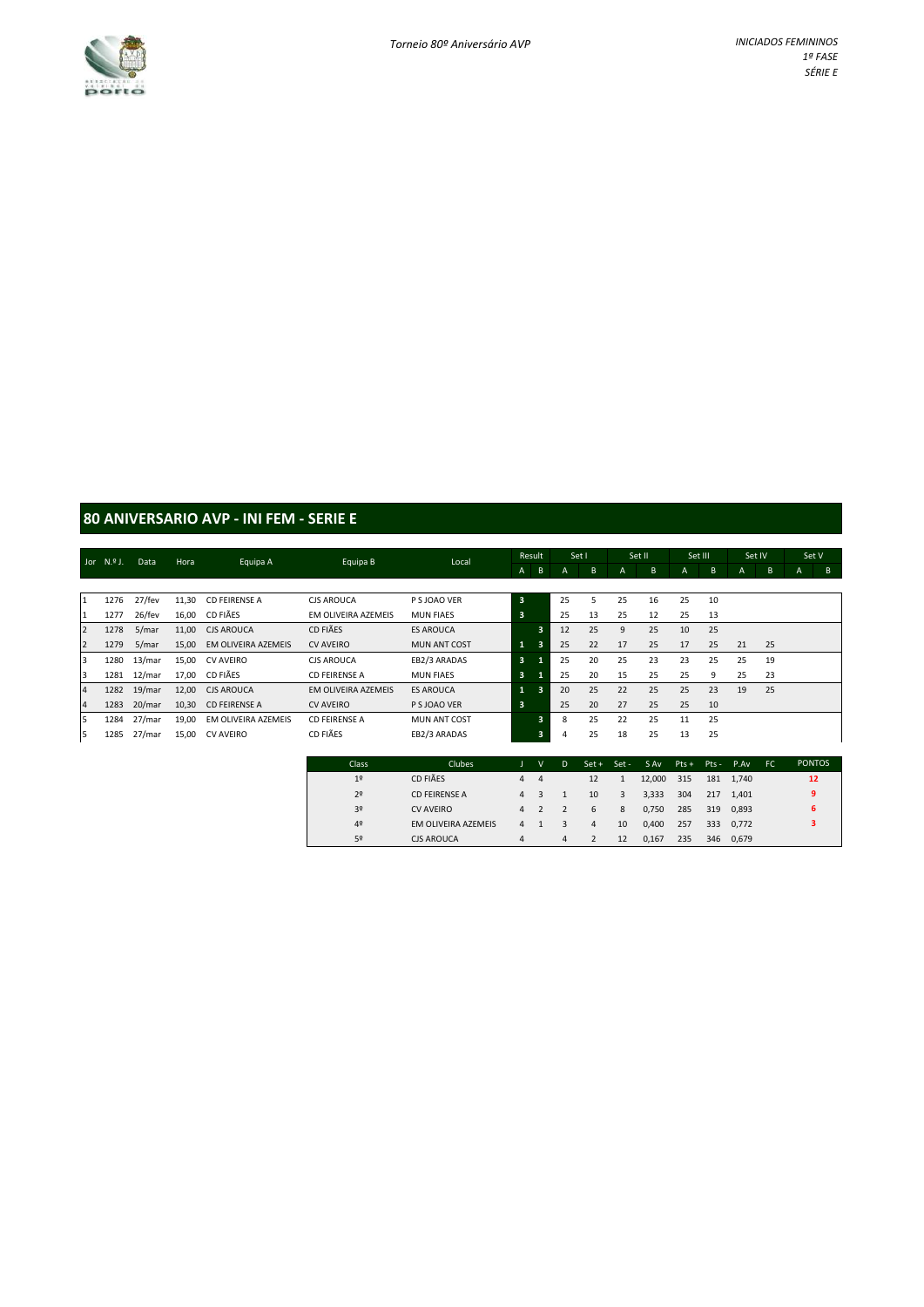

### **80 ANIVERSARIO AVP - CAD FEM - SERIE A**

|                | Jor N.º J. | Data      | Hora  | Equipa A              | Equipa B              | Local               |                | Result                  | Set I          |    | Set II |    | Set III |    | Set IV       |    | Set V          |    |
|----------------|------------|-----------|-------|-----------------------|-----------------------|---------------------|----------------|-------------------------|----------------|----|--------|----|---------|----|--------------|----|----------------|----|
|                |            |           |       |                       |                       |                     | A              | B                       | A              | B  | A      | B  | A       | B  | $\mathsf{A}$ | B  | $\overline{A}$ | B  |
|                |            |           |       |                       |                       |                     |                |                         |                |    |        |    |         |    |              |    |                |    |
| 1              | 1286       | 27/fev    | 15,00 | <b>CAR TAIPENSE</b>   | <b>AVC</b>            | P CART              | $\overline{2}$ | $\overline{\mathbf{3}}$ | 28             | 26 | 14     | 25 | 19      | 25 | 25           | 21 | 12             | 15 |
| I1             | 1287       | 26/fev    | 15,00 | CD POVOA              | <b>GDC GUEIFÃES B</b> | E FLAVIO GON        | .3'            |                         | 25             | 9  | 25     | 11 | 25      | 18 |              |    |                |    |
| $\overline{2}$ | 1288       | 6/mar     | 11,00 | <b>AVC</b>            | <b>CD POVOA</b>       | <b>PAV LAMEIRAS</b> | 3              | $\overline{2}$          | 19             | 25 | 25     | 20 | 13      | 25 | 25           | 20 | 15             | 13 |
| $\overline{2}$ | 1289       | 27/fev    | 11,30 | <b>GDC GUEIFÃES B</b> | <b>GC SANTO TIRSO</b> | <b>MUN GUEIFAES</b> | 3              |                         | 25             | 18 | 25     | 23 | 26      | 24 |              |    |                |    |
| 3              | 1290       | $12/m$ ar | 15,00 | <b>GC SANTO TIRSO</b> | <b>AVC</b>            | PAV S TIRSO         |                | 3                       | $\overline{7}$ | 25 | 16     | 25 | 23      | 25 |              |    |                |    |
| 3              | 1291       | 12/mar    | 16,00 | CD POVOA              | <b>CAR TAIPENSE</b>   | P DESP POVOA        | 3              |                         | 25             | 9  | 25     | 16 | 25      | 23 |              |    |                |    |
| $\overline{4}$ | 1292       | 20/mar    | 11,00 | <b>AVC</b>            | <b>GDC GUEIFÃES B</b> | <b>PAV LAMEIRAS</b> | 3              |                         | 25             | 10 | 25     | 16 | 25      | 21 |              |    |                |    |
| $\overline{4}$ | 1293       | 19/mar    | 15,00 | <b>CAR TAIPENSE</b>   | <b>GC SANTO TIRSO</b> | P CART              | 3              |                         | 25             | 20 | 25     | 12 | 25      | 18 |              |    |                |    |
| 5              | 1294       | 27/mar    | 15,00 | <b>GDC GUEIFÃES B</b> | <b>CAR TAIPENSE</b>   | <b>MUN GUEIFAES</b> | 1              | 3                       | 14             | 25 | 25     | 22 | 12      | 25 | 18           | 25 |                |    |
| l5             | 1295       | 27/mar    | 17,00 | <b>GC SANTO TIRSO</b> | CD POVOA              | PAV S TIRSO         |                | 3                       | 23             | 25 | 15     | 25 | 14      | 25 |              |    |                |    |

| Class          | Clubes                |     | v              | -D. | $Set +$        | $Set -$ | S Av  | Pts + Pts - P.Av |     |           | FC. | <b>PONTOS</b> |
|----------------|-----------------------|-----|----------------|-----|----------------|---------|-------|------------------|-----|-----------|-----|---------------|
| 1 <sup>°</sup> | <b>AVC</b>            | 4   | $\overline{4}$ |     | 12             | 4       | 3.000 | 359              |     | 294 1.221 |     | 10            |
| 2 <sup>°</sup> | <b>CD POVOA</b>       | 4 3 |                |     | 11             | 3       | 3,667 | 328              |     | 235 1.396 |     | 10            |
| 3 <sup>o</sup> | <b>CAR TAIPENSE</b>   |     | 4 2            |     | 8              |         | 1.143 | 318              |     | 306 1.039 |     |               |
| 4 <sup>°</sup> | <b>GDC GUEIFÃES B</b> | 4   |                | 3   | $\overline{4}$ | 9       | 0.444 | 230              |     | 312 0.737 |     | 3             |
| 5º             | <b>GC SANTO TIRSO</b> | 4   |                | 4   |                | 12      |       | 213              | 301 | 0,708     |     |               |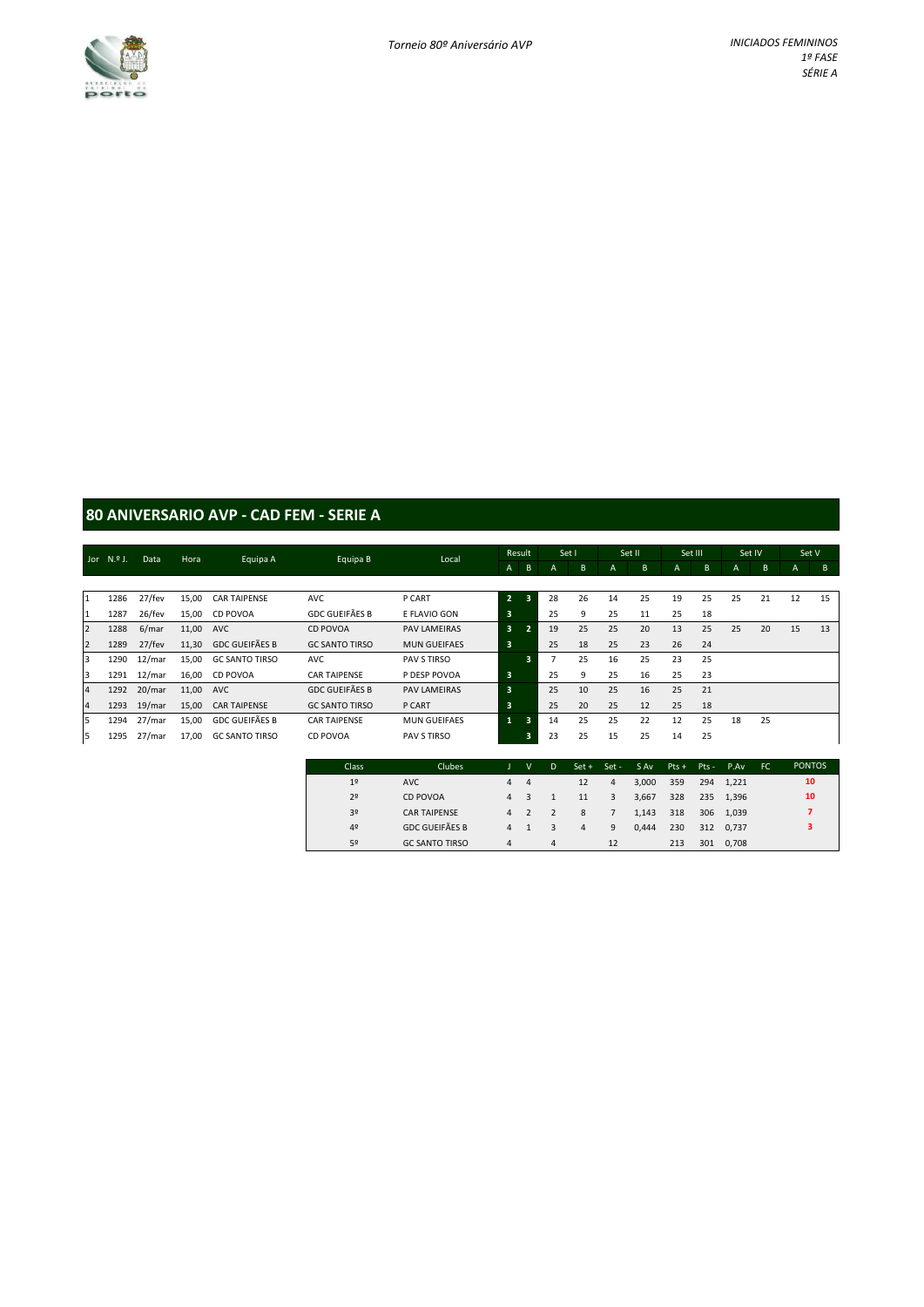

### **80 ANIVERSARIO AVP - CAD FEM - SERIE B**

|                | Jor $N9$ J. | Data   | Hora  |                       | Equipa B              | Local               |                | Result         | Set I |    | Set II |    | Set III |    | Set IV |    | Set V |    |
|----------------|-------------|--------|-------|-----------------------|-----------------------|---------------------|----------------|----------------|-------|----|--------|----|---------|----|--------|----|-------|----|
|                |             |        |       | Equipa A              |                       |                     | A              | B              | A     | B  | A      | B  | A       | B  | A      | B  | A     | B  |
|                |             |        |       |                       |                       |                     |                |                |       |    |        |    |         |    |        |    |       |    |
| $\mathbf{1}$   | 1296        | 6/mar  | 14,30 | CD AVES               | ADESP                 | PAV CD AVES         | 3              |                | 25    | 16 | 25     | 11 | 25      | 20 |        |    |       |    |
| 1              | 1297        | 26/fev | 18,30 | <b>GDC GUEIFÃES A</b> | <b>SVR BENFICA</b>    | <b>MUN GUEIFAES</b> |                | 3              | 24    | 26 | 18     | 25 | 19      | 25 |        |    |       |    |
| $\overline{2}$ | 1298        | 27/mar | 11,00 | ADESP                 | <b>GDC GUEIFÃES A</b> | <b>ES PENAFIEL</b>  | 3              | $\overline{2}$ | 16    | 25 | 25     | 23 | 26      | 24 | 19     | 25 | 15    | 12 |
| $\overline{2}$ | 1299        | 5/mar  | 16,30 | <b>SVR BENFICA</b>    | <b>JUV PACENSE</b>    | <b>UTAD</b>         | $\overline{2}$ | 3              | 17    | 25 | 25     | 22 | 16      | 25 | 25     | 10 | 9     | 15 |
| 3              | 1300        | 13/mar | 14,00 | <b>JUV PACENSE</b>    | ADESP                 | <b>MUN PAC FERR</b> | 3              |                | 25    | 10 | 25     | 11 | 25      | 22 |        |    |       |    |
| 3              | 1301        | 12/mar | 17,00 | GDC GUEIFÃES A        | CD AVES               | <b>MUN GUEIFAES</b> | 1              | 3              | 25    | 21 | 22     | 25 | 15      | 25 | 20     | 25 |       |    |
| $\overline{a}$ | 1302        | 20/mar | 11,00 | ADESP                 | <b>SVR BENFICA</b>    | <b>ES PENAFIEL</b>  |                | 3              | 14    | 25 | 22     | 25 | 17      | 25 |        |    |       |    |
| $\overline{4}$ | 1303        | 19/mar | 17,00 | CD AVES               | <b>JUV PACENSE</b>    | PAV CD AVES         | 3              | $\overline{2}$ | 16    | 25 | 20     | 25 | 25      | 11 | 22     | 17 | 15    | 12 |
| 5              | 1304        | 26/mar | 16,00 | <b>SVR BENFICA</b>    | CD AVES               | <b>UTAD</b>         | $\overline{2}$ | 3              | 17    | 25 | 8      | 25 | 25      | 19 | 26     | 24 | 13    | 15 |
| 5              | 1305        | 26/mar | 14,00 | <b>JUV PACENSE</b>    | <b>GDC GUEIFÃES A</b> | <b>MUN PAC FERR</b> | 3              |                | 25    | 20 | 25     | 17 | 25      | 13 |        |    |       |    |

| Class          | Clubes                |                | v              | D              |    | Set + Set - | S Av  | Pts + Pts - P.Av |     |           | EC. | <b>PONTOS</b>            |  |
|----------------|-----------------------|----------------|----------------|----------------|----|-------------|-------|------------------|-----|-----------|-----|--------------------------|--|
| 1 <sup>°</sup> | CD AVES               | 4              | $\overline{4}$ |                | 12 | 5           | 2.400 | 377              |     | 308 1.224 |     | 10                       |  |
| 2 <sup>o</sup> | <b>JUV PACENSE</b>    | 4              |                |                | 11 | 5           | 2.200 | 337              |     | 283 1.191 |     | 9                        |  |
| 3 <sup>o</sup> | <b>SVR BENFICA</b>    | $\overline{a}$ |                |                | 10 | 6           | 1.667 | 332              |     | 319 1.041 |     | 8                        |  |
| 4 <sup>°</sup> | ADESP                 | $\overline{a}$ |                | 3              | 3  | 11          | 0.273 | 244              |     | 334 0.731 |     | $\overline{\phantom{a}}$ |  |
| 52             | <b>GDC GUEIFÃES A</b> | 4              |                | $\overline{4}$ | 3  | 12          | 0.250 | 302              | 348 | 0.868     |     |                          |  |
|                |                       |                |                |                |    |             |       |                  |     |           |     |                          |  |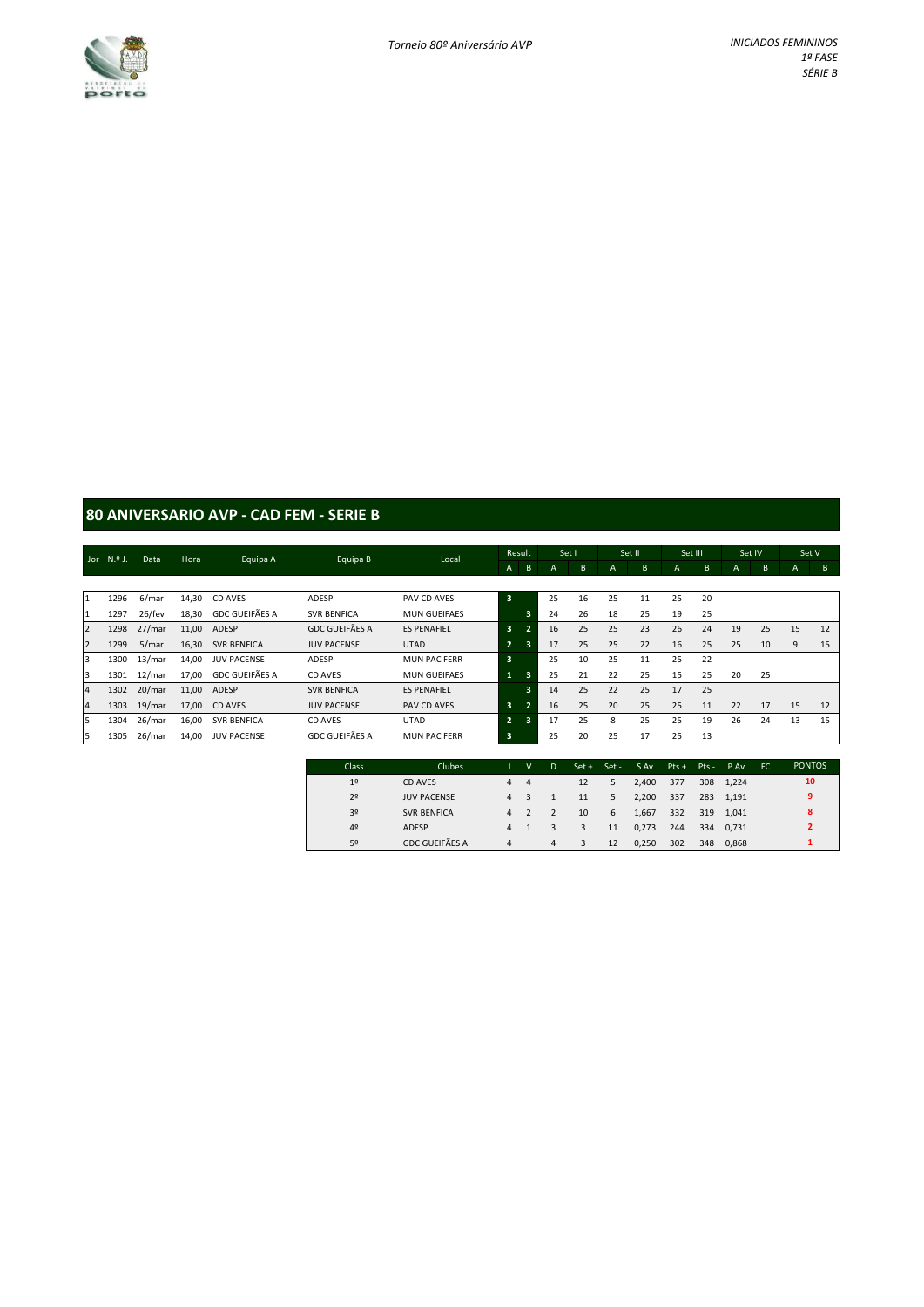

### **80 ANIVERSARIO AVP - CAD FEM - SERIE C**

|                |              | Data      |       |                    |                    |                     |                         | Result         |    | Set I |                | Set II | Set III |    |    | Set IV | Set V |   |
|----------------|--------------|-----------|-------|--------------------|--------------------|---------------------|-------------------------|----------------|----|-------|----------------|--------|---------|----|----|--------|-------|---|
|                | Jor $N.9$ J. |           | Hora  | Equipa A           | Equipa B           | Local               | A                       | B              | A  | B     | $\overline{A}$ | B      | A       | B  | A  | B      | A     | B |
|                |              |           |       |                    |                    |                     |                         |                |    |       |                |        |         |    |    |        |       |   |
| 1              | 1306         | 6/mar     | 14,30 | <b>CD FEIRENSE</b> | <b>CNS LOURDES</b> | P S JOAO VER        | 3                       |                | 25 | 20    | 25             | 22     | 25      | 22 |    |        |       |   |
| I1             | 1307         | 26/fev    | 16,00 | CD FIÃES           | FREI GIL VC        | <b>MUN FIAES</b>    | 3                       | $\overline{2}$ | 23 | 25    | 18             | 25     | 25      | 17 | 25 | 15     | 15    | 8 |
| $\overline{2}$ | 1308         | 5/mar     | 15,00 | <b>CNS LOURDES</b> | CD FIÃES           | <b>CNS LOURDES</b>  |                         | 3              | 20 | 25    | 19             | 25     | 26      | 28 |    |        |       |   |
| $\overline{2}$ | 1309         | $11/m$ ar | 20,30 | FREI GIL VC        | <b>ESMORIZ GC</b>  | <b>BUSTOS</b>       | 3                       | $\overline{2}$ | 21 | 25    | 25             | 18     | 25      | 19 | 11 | 25     | 15    | 9 |
| 3              | 1310         | 13/mar    | 17,00 | <b>ESMORIZ GC</b>  | <b>CNS LOURDES</b> | <b>COMP DESPORT</b> | 3                       |                | 25 | 11    | 25             | 10     | 25      | 6  |    |        |       |   |
| 3              | 1311         | 12/mar    | 11,00 | CD FIÃES           | <b>CD FEIRENSE</b> | <b>MUN FIAES</b>    | $\overline{\mathbf{3}}$ |                | 25 | 21    | 25             | 22     | 25      | 13 |    |        |       |   |
| $\overline{4}$ | 1312         | 19/mar    | 15,00 | <b>CNS LOURDES</b> | FREI GIL VC        | <b>CNS LOURDES</b>  |                         | 3              | 22 | 25    | 25             | 27     | 21      | 25 |    |        |       |   |
| $\overline{4}$ | 1313         | 20/mar    | 15,00 | <b>CD FEIRENSE</b> | <b>ESMORIZ GC</b>  | P S JOAO VER        |                         | 3              | 17 | 25    | 20             | 25     | 17      | 25 |    |        |       |   |
| 5              | 1314         | 27/mar    | 17,00 | FREI GIL VC        | <b>CD FEIRENSE</b> | <b>BUSTOS</b>       | 3                       |                | 25 | 9     | 25             | 18     | 25      | 16 |    |        |       |   |
| 5              | 1315         | 27/mar    | 13,00 | <b>ESMORIZ GC</b>  | CD FIÃES           | <b>COMP DESPORT</b> | 3                       |                | 25 | 22    | 25             | 19     | 25      | 15 |    |        |       |   |

| Class          | Clubes             |                | v | D | $Set +$ | Set - | S Av  | $Pts + Pts - P.Av$ |     |           | FC. | <b>PONTOS</b> |
|----------------|--------------------|----------------|---|---|---------|-------|-------|--------------------|-----|-----------|-----|---------------|
| 1 <sup>°</sup> | <b>ESMORIZ GC</b>  | $\overline{4}$ |   |   | 11      | 3     | 3,667 | 321                |     | 234 1.372 |     | 10            |
| 2 <sup>°</sup> | FREI GIL VC        | $\overline{4}$ |   |   | 11      | 5.    | 2.200 | 339                |     | 313 1.083 |     | 9             |
| 3 <sup>o</sup> | CD FIÃES           | $\overline{4}$ |   |   | 9       | 5     | 1,800 | 315                |     | 286 1.101 |     | 8             |
| 4 <sup>°</sup> | <b>CD FEIRENSE</b> | $\overline{a}$ |   | 3 | 3       | 9     | 0,333 | 228                | 289 | 0.789     |     | 3             |
| 5º             | CNS LOURDES        | 4              |   | 4 |         | 12    |       | 224                | 305 | 0,734     |     |               |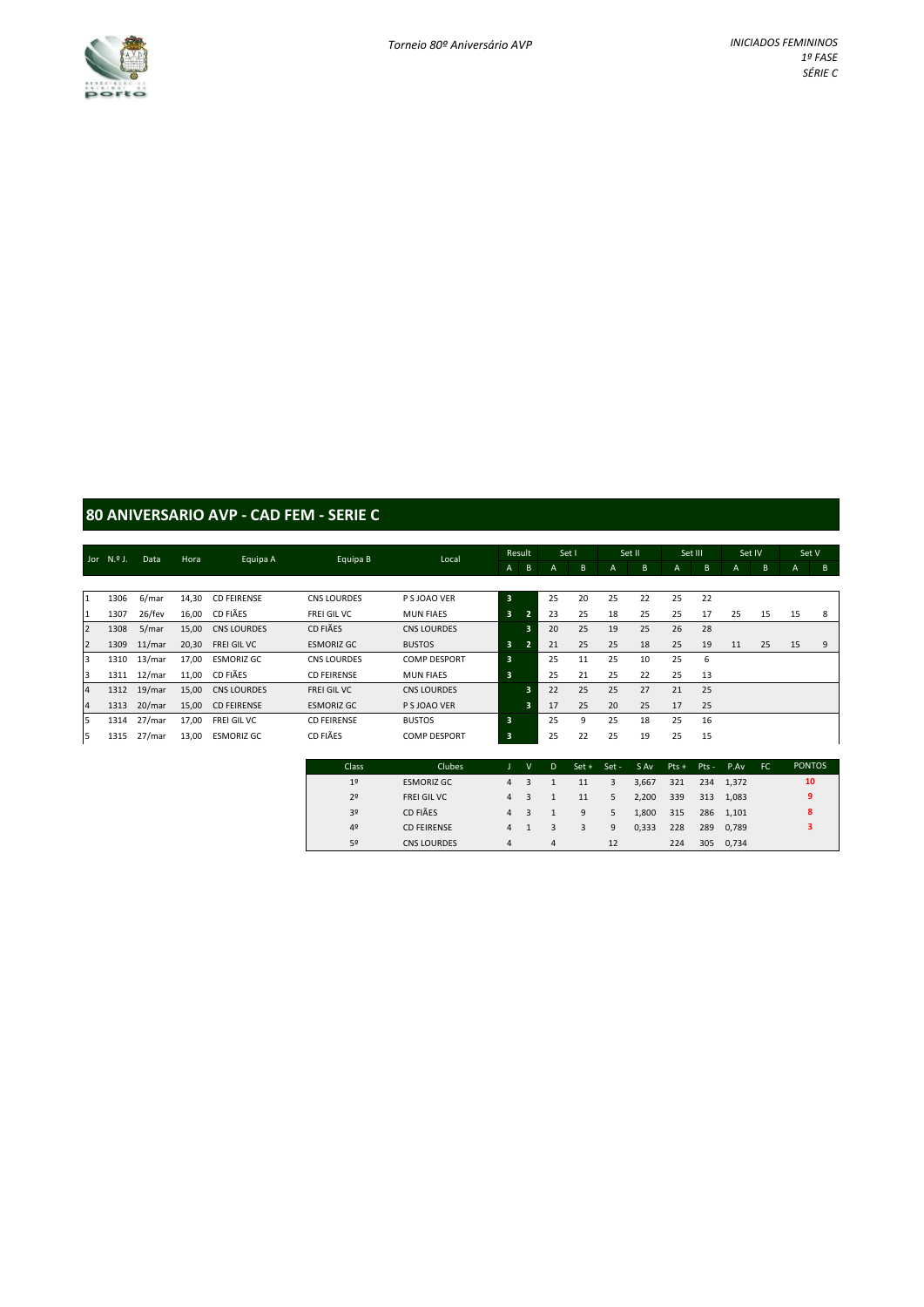

### **80 ANIVERSARIO AVP - CAD FEM - SERIE D**

|                | Jor N.º J. | Data   | Hora  | Equipa A          | Equipa B          | Local               | Result                  |                         | Set I |    | Set II |          | Set III |                | Set IV       |    | Set V |    |
|----------------|------------|--------|-------|-------------------|-------------------|---------------------|-------------------------|-------------------------|-------|----|--------|----------|---------|----------------|--------------|----|-------|----|
|                |            |        |       |                   |                   |                     | A                       | $\, {\bf B}$            | А     | B  | A      | B        | A       | B              | $\mathsf{A}$ | B  | A     | B  |
|                |            |        |       |                   |                   |                     |                         |                         |       |    |        |          |         |                |              |    |       |    |
| $\mathbf{1}$   | 1316       | 27/fev | 17,00 | APROJ             | AAS MAMEDE        | M. TRAVESSAS        | $\overline{\mathbf{3}}$ |                         | 25    | 9  | 25     | $\Delta$ | 25      | 9              |              |    |       |    |
| $\mathbf{1}$   | 1317       | 13/mar | 16,00 | CD FOZ PORTO      | <b>FC INFESTA</b> | E F TORRINHA        | $\overline{\mathbf{3}}$ |                         | 25    | 17 | 25     | 27       | 21      | 25             | 25           | 17 | 15    | 10 |
| $\mathbf{1}$   | 1318       | 27/fev | 12,00 | DUMIENSE/CJPII    | LEIXÕES SC        | COLEGIO             |                         | 3                       | 20    | 25 | 13     | 25       | 18      | 25             |              |    |       |    |
| $\overline{2}$ | 1319       | 6/mar  | 15,00 | AAS MAMEDE        | CD FOZ PORTO      | <b>MUN GUIFOES</b>  |                         | 3                       | 16    | 25 | 14     | 25       | 13      | 25             |              |    |       |    |
| $\overline{2}$ | 1320       | 5/mar  | 17,00 | <b>FC INFESTA</b> | DUMIENSE/CJPII    | <b>PAV INFESTA</b>  | $\overline{\mathbf{3}}$ |                         | 25    | 11 | 25     | 8        | 25      | $\overline{4}$ |              |    |       |    |
| $\overline{2}$ | 1321       | 6/mar  | 15,00 | LEIXÕES SC        | APROJ             | <b>NAVE MATOSIN</b> |                         | в                       | 18    | 25 | 15     | 25       | 15      | 25             |              |    |       |    |
| $\overline{3}$ | 1322       | 12/mar | 15,00 | DUMIENSE/CJPII    | AAS MAMEDE        | COLEGIO             | $\overline{\mathbf{3}}$ |                         | 25    | 14 | 25     | 14       | 25      | 22             |              |    |       |    |
| $\overline{3}$ | 1323       | 12/mar | 19,00 | CD FOZ PORTO      | APROJ             | E F TORRINHA        |                         | з                       | 20    | 25 | 23     | 25       | 28      | 26             | 17           | 25 |       |    |
| 3              | 1324       | 12/mar | 15,00 | LEIXÕES SC        | <b>FC INFESTA</b> | <b>NAVE MATOSIN</b> | $\mathbf{1}$            | з                       | 19    | 25 | 25     | 23       | 24      | 26             | 25           | 27 |       |    |
| $\sqrt{4}$     | 1325       | 20/mar | 17,00 | AAS MAMEDE        | <b>FC INFESTA</b> | <b>MUN GUIFOES</b>  |                         | 3                       | 10    | 25 | 12     | 25       | 15      | 25             |              |    |       |    |
| $\sqrt{4}$     | 1326       | 19/mar | 11,00 | APROJ             | DUMIENSE/CJPII    | M. TRAVESSAS        | $\overline{\mathbf{3}}$ |                         | 25    | 15 | 25     | 5        | 25      | 15             |              |    |       |    |
| $\overline{a}$ | 1327       | 19/mar | 17,00 | CD FOZ PORTO      | LEIXÕES SC        | E F TORRINHA        | $\overline{\mathbf{3}}$ |                         | 25    | 8  | 25     | 20       | 19      | 25             | 25           | 17 |       |    |
| 5              | 1328       | 26/mar | 17,00 | <b>FC INFESTA</b> | APROJ             | <b>PAV INFESTA</b>  | $\mathbf{1}$            | $\overline{\mathbf{3}}$ | 23    | 25 | 22     | 25       | 25      | 22             | 19           | 25 |       |    |
| 5              | 1329       | 26/mar | 15,00 | DUMIENSE/CJPII    | CD FOZ PORTO      | COLEGIO             |                         | 3                       | 13    | 25 | 11     | 25       | 12      | 25             |              |    |       |    |
| 5              | 1330       | 27/mar | 17,00 | LEIXÕES SC        | AAS MAMEDE        | <b>NAVE MATOSIN</b> | 3                       |                         | 25    |    | 25     |          | 25      |                |              |    |       |    |

| <b>Class</b>   | <b>Clubes</b>         |    | $\mathsf{v}$ | D |    |    | Set + Set - SAv Pts + |     | $Pts -$ | P.Av      | FC. | <b>PONTOS</b> |
|----------------|-----------------------|----|--------------|---|----|----|-----------------------|-----|---------|-----------|-----|---------------|
| 1 <sup>°</sup> | <b>APROJ</b>          | 5  | 5            |   | 15 | 2  | 7.500                 | 423 |         | 282 1.500 |     | 15            |
| 2 <sup>o</sup> | CD FOZ PORTO          | .5 | 4            |   | 13 | 6  | 2.167                 | 443 |         | 346 1.280 |     | 11            |
| 3 <sup>o</sup> | <b>FC INFESTA</b>     | 5  | 3            |   | 12 | 7  | 1,714                 | 436 |         | 361 1.208 |     | 10            |
| 49             | LEIXÕES SC            | 5  |              | 3 | 8  | 9  | 0,889                 | 361 |         | 321 1.125 |     | 6             |
| 5º             | <b>DUMIENSE/CJPII</b> | 5  |              | 4 | 3  | 12 | 0,250                 | 220 | 350     | 0.629     |     | 3             |
| 69             | AAS MAMEDE            | 5  |              | 5 |    | 15 |                       | 152 | 375     | 0.405     |     |               |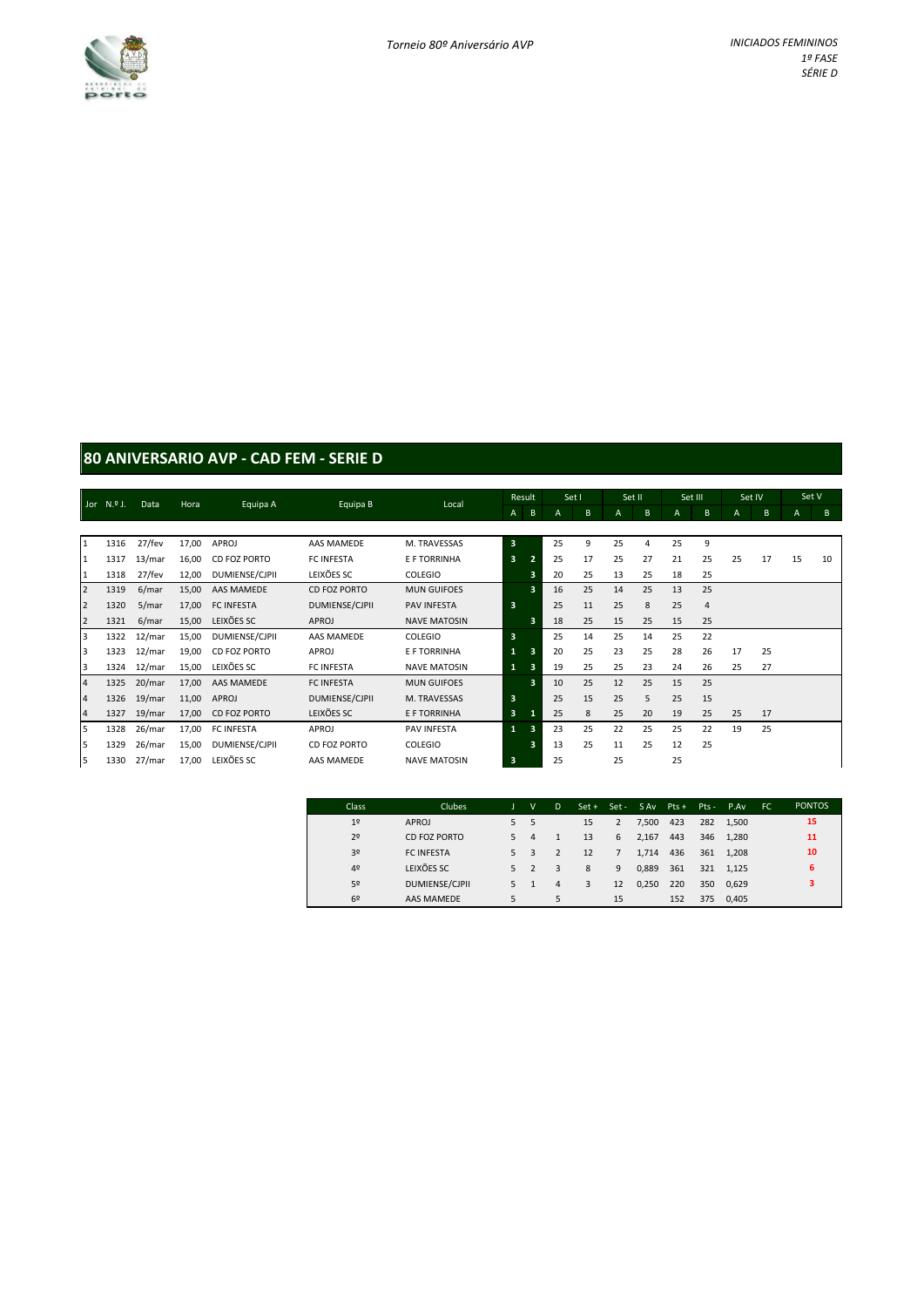

# **80 ANIVERSARIO AVP - JUV FEM - SERIE A**

| Jor $N.9$ J.   |      | Data   | Hora  | Equipa A            | Equipa B            | Local               | Result                  |                         | Set I |                | Set II |    | Set III        |    | Set IV |    | Set V |    |
|----------------|------|--------|-------|---------------------|---------------------|---------------------|-------------------------|-------------------------|-------|----------------|--------|----|----------------|----|--------|----|-------|----|
|                |      |        |       |                     |                     |                     | A                       | B                       | A     | B <sub>1</sub> | A      | B  | $\overline{A}$ | B  | A      | B  | A.    | B  |
|                |      |        |       |                     |                     |                     |                         |                         |       |                |        |    |                |    |        |    |       |    |
| 1              | 1331 | 6/mar  | 10,30 | AD ESPOSENDE        | <b>AAS MAMEDE</b>   | ES H. MEDINA        |                         | $\overline{\mathbf{3}}$ | 18    | 25             | 21     | 25 | 15             | 25 |        |    |       |    |
| $\mathbf{1}$   | 1332 | 5/mar  | 15,00 | <b>ADC PERRE</b>    | <b>GDC GUEIFÃES</b> | <b>E SM PORTUZE</b> | $\overline{\mathbf{3}}$ |                         | 25    | 23             | 25     | 18 | 25             | 21 |        |    |       |    |
| 1              | 1333 | 5/mar  | 16,00 | CD FOZ PORTO        | LOUSADA VC          | E F TORRINHA        | $\overline{2}$          | з                       | 25    | 21             | 23     | 25 | 25             | 16 | 16     | 25 | 14    | 16 |
| $\overline{2}$ | 1334 | 12/mar | 19,00 | AAS MAMEDE          | <b>ADC PERRE</b>    | S MAMEDE            | 3                       |                         | 25    | 17             | 25     | 11 | 21             | 25 | 25     | 20 |       |    |
| $\overline{2}$ | 1335 | 12/mar | 19,00 | <b>GDC GUEIFÃES</b> | CD FOZ PORTO        | <b>MUN GUEIFAES</b> | 3                       |                         | 25    | 22             | 25     | 21 | 25             | 16 |        |    |       |    |
| $\overline{2}$ | 1336 | 13/mar | 10,00 | LOUSADA VC          | AD ESPOSENDE        | <b>MUN LOUSADA</b>  | $\overline{\mathbf{3}}$ |                         | 18    | 25             | 25     | 22 | 25             | 14 | 25     | 16 |       |    |
| 3              | 1337 | 19/mar | 13,00 | CD FOZ PORTO        | AAS MAMEDE          | E F TORRINHA        |                         | 3                       | 5     | 25             | 21     | 25 | 18             | 25 |        |    |       |    |
| 3              | 1338 | 20/mar | 15,00 | <b>ADC PERRE</b>    | AD ESPOSENDE        | E SM PORTUZE        | $\overline{\mathbf{3}}$ |                         | 25    | 11             | 25     | 13 | 25             | 18 |        |    |       |    |
| 3              | 1339 | 20/mar | 10,00 | LOUSADA VC          | <b>GDC GUEIFÃES</b> | MUN LOUSADA         |                         | 3                       | 19    | 25             | 23     | 25 | 23             | 25 |        |    |       |    |
| $\overline{4}$ | 1340 | 27/mar | 15,00 | AAS MAMEDE          | <b>GDC GUEIFÃES</b> | S MAMEDE            | 3                       |                         | 25    | 19             | 25     | 13 | 16             | 25 | 25     | 23 |       |    |
| $\overline{a}$ | 1341 | 27/mar | 10,30 | AD ESPOSENDE        | CD FOZ PORTO        | ES H. MEDINA        |                         | $\overline{\mathbf{3}}$ | 16    | 25             | 14     | 25 | 16             | 25 |        |    |       |    |
| $\overline{4}$ | 1342 | 26/mar | 15,00 | <b>ADC PERRE</b>    | LOUSADA VC          | <b>E SM PORTUZE</b> | $\overline{\mathbf{3}}$ |                         | 25    | 12             | 25     | 17 | 25             | 20 |        |    |       |    |
| 5              | 1343 | 3/abr  | 10,30 | <b>GDC GUEIFÃES</b> | AD ESPOSENDE        | <b>MUN GUEIFAES</b> | $\overline{\mathbf{3}}$ |                         | 25    | 19             | 25     | 23 | 25             | 12 |        |    |       |    |
| 5              | 1344 | 3/abr  | 16,00 | CD FOZ PORTO        | <b>ADC PERRE</b>    | E F TORRINHA        | $\overline{\mathbf{3}}$ |                         | 35    | 33             | 25     | 6  | 13             | 25 | 18     | 25 | 15    | 9  |
| 5              | 1345 | 3/abr  | 10,00 | LOUSADA VC          | <b>AAS MAMEDE</b>   | MUN LOUSADA         |                         | 3                       | 21    | 25             | 16     | 25 | 16             | 25 |        |    |       |    |

| <b>Class</b>   | <b>Clubes</b>       |    | $\mathsf{v}$ | D | $Set +$ | Set - SAv |       | $Pts +$ | $Pts -$ | P.Av.     | FC. | <b>PONTOS</b> |
|----------------|---------------------|----|--------------|---|---------|-----------|-------|---------|---------|-----------|-----|---------------|
| 1 <sup>°</sup> | AAS MAMEDE          | 5. | 5            |   | 15      |           | 7.500 | 412     |         | 304 1.355 |     | 15            |
| 2 <sup>o</sup> | <b>ADC PERRE</b>    | 5  |              |   | 12      | 6         | 2.000 | 396     |         | 355 1.115 |     | 10            |
| 3 <sup>o</sup> | <b>GDC GUEIFÃES</b> | 5  | 3            |   | 10      | 6         | 1.667 | 367     | 344     | 1.067     |     | 9             |
| 49             | CD FOZ PORTO        | 5  | 2            | 3 | 8       | 11        | 0,727 | 387     | 397     | 0.975     |     | 6             |
| 5º             | LOUSADA VC          | 5. |              | 3 | 6       | 12        | 0,500 | 363     | 405     | 0.896     |     | 5             |
| 6 <sup>2</sup> | <b>AD ESPOSENDE</b> | 5  |              | 5 |         | 15        | 0.067 | 273     | 393     | 0.695     |     |               |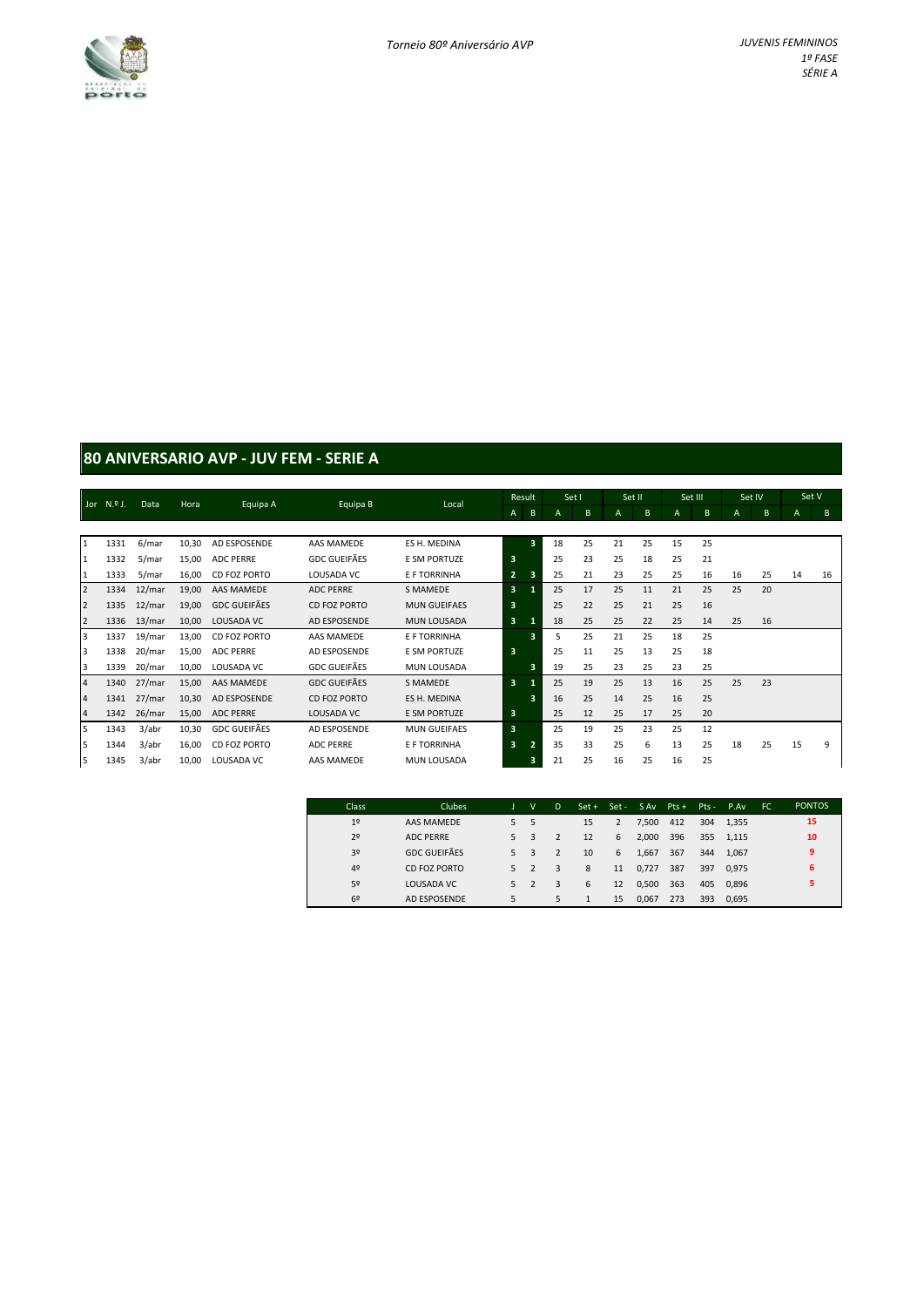

### **80 ANIVERSARIO AVP - JUV FEM - SERIE B**

|                         | Jor N.º J. | Data   | Hora  | Equipa A             | Equipa B             | Local               |                         | Result                  | Set I |    | Set II |    | Set III        |    | Set IV       |    | Set V          |    |
|-------------------------|------------|--------|-------|----------------------|----------------------|---------------------|-------------------------|-------------------------|-------|----|--------|----|----------------|----|--------------|----|----------------|----|
|                         |            |        |       |                      |                      |                     | A                       | B                       | А     | B  | A      | B  | $\overline{A}$ | B  | $\mathsf{A}$ | B  | $\overline{A}$ | B  |
|                         |            |        |       |                      |                      |                     |                         |                         |       |    |        |    |                |    |              |    |                |    |
| $\mathbf{1}$            | 1444       | 6/mar  | 10,30 | AR CANIDELO          | ALA GONDOMAR         | P CARLOS RES        | 1                       | $\overline{\mathbf{3}}$ | 18    | 25 | 14     | 25 | 25             | 22 | 21           | 25 |                |    |
| $\mathbf{1}$            | 1445       | 6/mar  | 18,30 | CD POVOA             | <b>SVR BENFICA</b>   | <b>ECA QUEIROS</b>  | 3                       |                         | 25    | 23 | 27     | 29 | 21             | 25 | 25           | 17 | 15             | 12 |
| $\mathbf{1}$            | 1446       | 3/abr  | 11,00 | <b>COL CARVALHOS</b> | <b>VC VIANA</b>      | <b>COLEGIO</b>      | 1                       | з                       | 14    | 25 | 25     | 23 | 14             | 25 | 21           | 25 |                |    |
| $\overline{2}$          | 1447       | 26/mar | 14,30 | ALA GONDOMAR         | CD POVOA             | <b>GONDOMAR</b>     | $\overline{2}$          | в                       | 17    | 25 | 25     | 21 | 26             | 24 | 24           | 26 | 10             | 15 |
| $\overline{2}$          | 1448       | 12/mar | 15,00 | <b>SVR BENFICA</b>   | COL CARVALHOS        | <b>DESPORTOS VR</b> | 3                       |                         | 25    | 11 | 25     | 18 | 25             | 14 |              |    |                |    |
| $\overline{2}$          | 1449       | 26/mar | 10,30 | <b>VC VIANA</b>      | AR CANIDELO          | <b>STA M MAIOR</b>  | $\mathbf{1}$            | з                       | 21    | 25 | 25     | 23 | 24             | 26 | 20           | 25 |                |    |
| $\overline{\mathbf{3}}$ | 1450       | 20/mar | 11,00 | <b>COL CARVALHOS</b> | ALA GONDOMAR         | COLEGIO             |                         | $\overline{\mathbf{3}}$ | 16    | 25 | 11     | 25 | 16             | 25 |              |    |                |    |
| 3                       | 1451       | 20/mar | 9,15  | CD POVOA             | AR CANIDELO          | <b>ECA QUEIROS</b>  | $\overline{\mathbf{3}}$ |                         | 25    | 17 | 25     | 22 | 25             | 17 |              |    |                |    |
| 3                       | 1452       | 19/mar | 15,00 | <b>VC VIANA</b>      | <b>SVR BENFICA</b>   | <b>UTAD</b>         |                         | G.                      | 9     | 25 | 22     | 25 | 18             | 25 |              |    |                |    |
| $\overline{4}$          | 1453       | 27/mar | 11,00 | ALA GONDOMAR         | <b>SVR BENFICA</b>   | <b>GONDOMAR</b>     | $\overline{\mathbf{3}}$ |                         | 25    | 19 | 25     | 20 | 25             | 18 |              |    |                |    |
| $\overline{a}$          | 1454       | 27/mar | 15,00 | <b>AR CANIDELO</b>   | <b>COL CARVALHOS</b> | P CARLOS RES        | 3                       |                         | 25    |    | 25     |    | 25             |    |              |    |                |    |
| $\overline{a}$          | 1455       | 27/mar | 11,00 | CD POVOA             | <b>VC VIANA</b>      | <b>ECA QUEIROS</b>  | 3                       |                         | 25    | 27 | 25     | 18 | 17             | 25 | 25           | 22 | 15             | 12 |
| 5                       | 1456       | 2/abr  | 15,00 | <b>SVR BENFICA</b>   | AR CANIDELO          | <b>UTAD</b>         | $\mathbf{3}$            |                         | 25    | 23 | 22     | 25 | 25             | 20 | 25           | 19 |                |    |
| 5                       | 1457       | 2/abr  | 9,30  | <b>COL CARVALHOS</b> | CD POVOA             | COLEGIO             |                         | в                       | 8     | 25 | 10     | 25 | 12             | 25 |              |    |                |    |
| 5                       | 1458       | 2/abr  | 10,30 | <b>VC VIANA</b>      | ALA GONDOMAR         | <b>STA M MAIOR</b>  |                         | 3                       | 20    | 25 | 17     | 25 | 17             | 25 |              |    |                |    |

| Class          | <b>Clubes</b>        |    | v | D | $Set +$ |    | Set-SAvPts+ |     |     | $Pts - P.Av$ | FC. | <b>PONTOS</b> |
|----------------|----------------------|----|---|---|---------|----|-------------|-----|-----|--------------|-----|---------------|
| 1 <sup>°</sup> | ALA GONDOMAR         | 5  | 4 |   | 14      | 4  | 3.500       | 424 |     | 343 1.236    |     | 13            |
| 2 <sup>o</sup> | <b>CD POVOA</b>      | 5. | 5 |   | 15      | 6  | 2.500       | 481 | 398 | 1.209        |     | 12            |
| 3 <sup>o</sup> | <b>SVR BENFICA</b>   | 5  | 3 |   | 11      | 7  | 1,571       | 410 | 367 | 1.117        |     | 10            |
| 4 <sup>°</sup> | AR CANIDELO          | 5  | 2 | 3 | 8       | 10 | 0,800       | 395 | 359 | 1.100        |     | 6             |
| 5º             | <b>VC VIANA</b>      | 5. |   | 4 | 6       | 13 | 0,462       | 395 | 430 | 0.919        |     | 4             |
| 69             | <b>COL CARVALHOS</b> | 5  |   | 5 |         | 15 | 0.067       | 190 | 398 | 0.477        |     |               |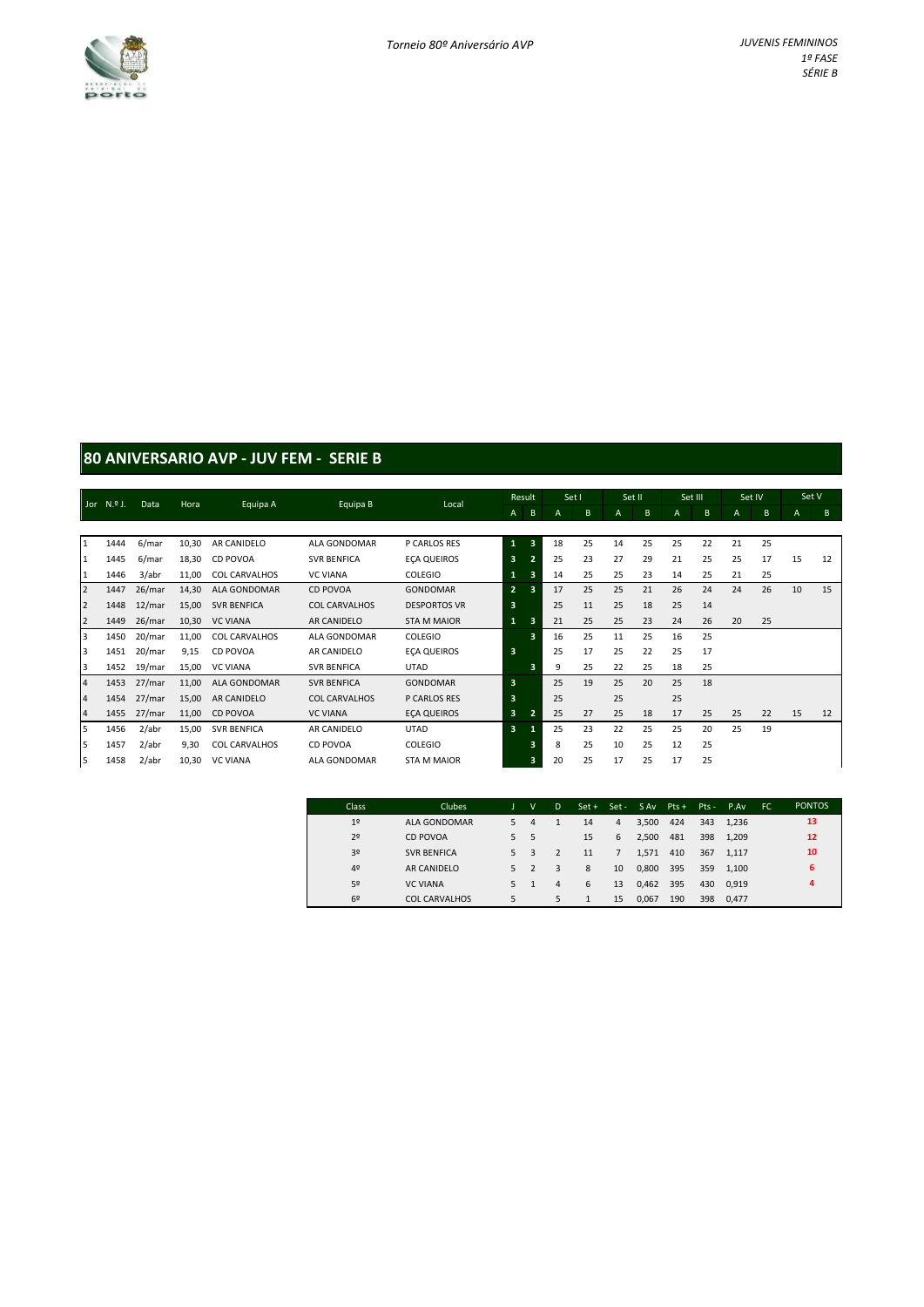

#### **80 ANIVERSARIO AVP - JUN FEM - SERIE A**

|                | Jor N.º J. | Data   | Hora  |                        | Equipa B               | Local               |                         | Result                  | Set I          |    | Set II |                | Set III        |    | Set IV       |              | Set V |    |
|----------------|------------|--------|-------|------------------------|------------------------|---------------------|-------------------------|-------------------------|----------------|----|--------|----------------|----------------|----|--------------|--------------|-------|----|
|                |            |        |       | Equipa A               |                        |                     | $\mathsf{A}$            | $\, {\bf B}$            | $\overline{A}$ | B  | A      | B              | $\overline{A}$ | B  | $\mathsf{A}$ | $\mathsf{B}$ | A     | B  |
|                |            |        |       |                        |                        |                     |                         |                         |                |    |        |                |                |    |              |              |       |    |
| $\overline{1}$ | 1356       | 26/fev | 17,00 | <b>GC VILACONDENSE</b> | <b>BOAVISTA FC</b>     | <b>MUN VILA CHA</b> |                         | $\overline{\mathbf{3}}$ | 8              | 25 | 13     | 25             | 25             | 27 |              |              |       |    |
| 1              | 1357       | 19/mar | 17.00 | <b>AD AMARANTE</b>     | <b>DUMIENSE/CJPII</b>  | <b>MUN AMARANTE</b> | 3                       | 1                       |                |    |        |                |                |    |              |              |       |    |
| 1              | 1358       | 26/fev | 15,30 | <b>GDC GUEIFÃES</b>    | <b>VITORIA SC</b>      | <b>MUN GUEIFAES</b> | 3                       | $\overline{2}$          | 25             | 16 | 23     | 25             | 23             | 25 | 25           | 17           | 15    | 10 |
| $\overline{2}$ | 1359       | 05/mar | 15,00 | <b>BOAVISTA FC</b>     | AD AMARANTE            | <b>EB23 IRENEL</b>  | 3                       |                         | 25             | 12 | 25     | 17             | 25             | 10 |              |              |       |    |
| 2              | 1360       | 06/mar | 10,30 | <b>DUMIENSE/CJPII</b>  | <b>GDC GUEIFÃES</b>    | <b>COLEGIO</b>      |                         | $\overline{\mathbf{3}}$ | 15             | 25 | 9      | 25             | 19             | 25 |              |              |       |    |
| 2              | 1361       | 06/mar | 10.00 | <b>VITORIA SC</b>      | <b>SVR BENFICA</b>     | <b>U MINHO GUIM</b> | 3                       | -1                      | 17             | 25 | 25     | 22             | 25             | 21 | 25           | 23           |       |    |
| $\overline{3}$ | 1362       | 13/mar | 11,00 | <b>GDC GUEIFÃES</b>    | <b>BOAVISTA FC</b>     | <b>MUN GUEIFAES</b> |                         | 3                       | 11             | 25 | 24     | 26             | 21             | 25 |              |              |       |    |
| 3              | 1363       | 12/mar | 17,00 | <b>AD AMARANTE</b>     | <b>GC VILACONDENSE</b> | <b>MUN AMARANTE</b> |                         | 3                       | 21             | 25 | 24     | 26             | 15             | 25 |              |              |       |    |
| 3              | 1364       | 12/mar | 17,00 | <b>SVR BENFICA</b>     | <b>DUMIENSE/CJPII</b>  | <b>DESPORTOS VR</b> | 3                       |                         | 25             | 13 | 25     | 11             | 25             | 13 |              |              |       |    |
| 4              | 1365       | 20/mar | 17,30 | <b>BOAVISTA FC</b>     | <b>SVR BENFICA</b>     | EB23 IRENE L        | $\overline{\mathbf{3}}$ |                         | 25             | 18 | 25     | 18             | 25             | 21 |              |              |       |    |
| 4              | 1366       | 19/mar | 15,00 | <b>GC VILACONDENSE</b> | <b>GDC GUEIFÃES</b>    | <b>EB23 MINDELO</b> |                         | 3                       | 20             | 25 | 19     | 25             | 14             | 25 |              |              |       |    |
| $\overline{4}$ | 1367       | 20/mar | 15,00 | DUMIENSE/CJPII         | <b>VITORIA SC</b>      | <b>COLEGIO</b>      | $\mathbf{1}$            | 3                       | 20             | 25 | 16     | 25             | 25             | 22 | 14           | 25           |       |    |
| 5              | 1368       | 26/mar | 20,30 | <b>VITORIA SC</b>      | <b>BOAVISTA FC</b>     | P VITORIA SC        | 1                       | $\overline{\mathbf{3}}$ | 25             | 22 | 21     | 25             | 18             | 25 | 16           | 25           |       |    |
| 5              | 1369       | 26/mar | 18,00 | <b>SVR BENFICA</b>     | <b>GC VILACONDENSE</b> | <b>UTAD</b>         | 3                       |                         | 25             | 20 | 25     | 23             | 29             | 31 | 25           | 23           |       |    |
| 5              | 1370       | 26/mar | 17,00 | <b>GDC GUEIFÃES</b>    | <b>AD AMARANTE</b>     | <b>MUN GUEIFAES</b> | 3                       | $\overline{2}$          | 25             | 20 | 16     | 25             | 25             | 27 | 25           | 21           | 15    | 10 |
| 6              | 1371       | 02/abr | 15,00 | <b>BOAVISTA FC</b>     | <b>DUMIENSE/CJPII</b>  | EB23 IRENE L        | 3                       |                         | 25             | 11 | 25     | $\overline{7}$ | 25             | 9  |              |              |       |    |
| 6              | 1372       | 03/abr | 11,00 | <b>GC VILACONDENSE</b> | <b>VITORIA SC</b>      | <b>EB23 MINDELO</b> | 3                       | $\overline{2}$          | 17             | 25 | 25     | 19             | 27             | 29 | 26           | 24           | 15    | 10 |
| 6              | 1373       | 03/abr | 17,00 | AD AMARANTE            | <b>SVR BENFICA</b>     | <b>MUN AMARANTE</b> |                         | 3                       | 16             | 25 | 16     | 25             | 21             | 25 |              |              |       |    |
| $\overline{7}$ | 1374       | 10/abr | 15,00 | <b>DUMIENSE/CJPII</b>  | <b>GC VILACONDENSE</b> | <b>COLEGIO</b>      | $\mathbf{1}$            | $\overline{\mathbf{3}}$ | 22             | 25 | 17     | 25             | 25             | 23 | 8            | 25           |       |    |
| $\overline{7}$ | 1375       | 18/mar | 20,00 | <b>VITORIA SC</b>      | <b>AD AMARANTE</b>     | E EGAS MONIZ        | 3                       | $\overline{2}$          | 25             | 18 | 25     | 23             | 26             | 28 | 17           | 25           | 15    | 13 |
| $7^{\circ}$    | 1376       | 02/abr | 17,00 | <b>SVR BENFICA</b>     | <b>GDC GUEIFÃES</b>    | <b>UTAD</b>         | 3                       | $\overline{2}$          | 21             | 25 | 20     | 25             | 25             | 12 | 25           | 21           | 15    | 13 |

| Class          | <b>Clubes</b>          |   | v              | D              | $Set +$ | Set-         | S Av   | $Pts +$ | $Pts -$ | P.Av  | FC. | <b>PONTOS</b> |  |
|----------------|------------------------|---|----------------|----------------|---------|--------------|--------|---------|---------|-------|-----|---------------|--|
| 1 <sup>°</sup> | <b>BOAVISTA FC</b>     | 6 | 6              |                | 18      | $\mathbf{1}$ | 18,000 | 475     | 305     | 1.557 |     | 18            |  |
| 2 <sup>o</sup> | <b>SVR BENFICA</b>     | 6 | $\overline{4}$ | 2              | 13      | 9            | 1.444  | 508     | 450     | 1.129 |     | 11            |  |
| 3 <sup>o</sup> | <b>GDC GUEIFÃES</b>    | 6 | 4              | $\overline{2}$ | 14      | 10           | 1,400  | 519     | 474     | 1.095 |     | 11            |  |
| 4 <sup>°</sup> | <b>VITORIA SC</b>      | 6 | 3              | 3              | 14      | 13           | 1,077  | 577     | 591     | 0.976 |     | 10            |  |
| 5º             | <b>GC VILACONDENSE</b> | 6 | 3              | 3              | 10      | 12           | 0,833  | 480     | 495     | 0.970 |     | 8             |  |
| 6 <sup>2</sup> | AD AMARANTE            | 6 | 1              | 5              |         | 16           | 0,438  | 362     | 440     | 0.823 |     | 5             |  |
| 72             | <b>DUMIENSE/CJPII</b>  | 6 |                | 6              | 3       | 18           | 0,167  | 254     | 420     | 0.605 |     |               |  |
|                |                        |   |                |                |         |              |        |         |         |       |     |               |  |